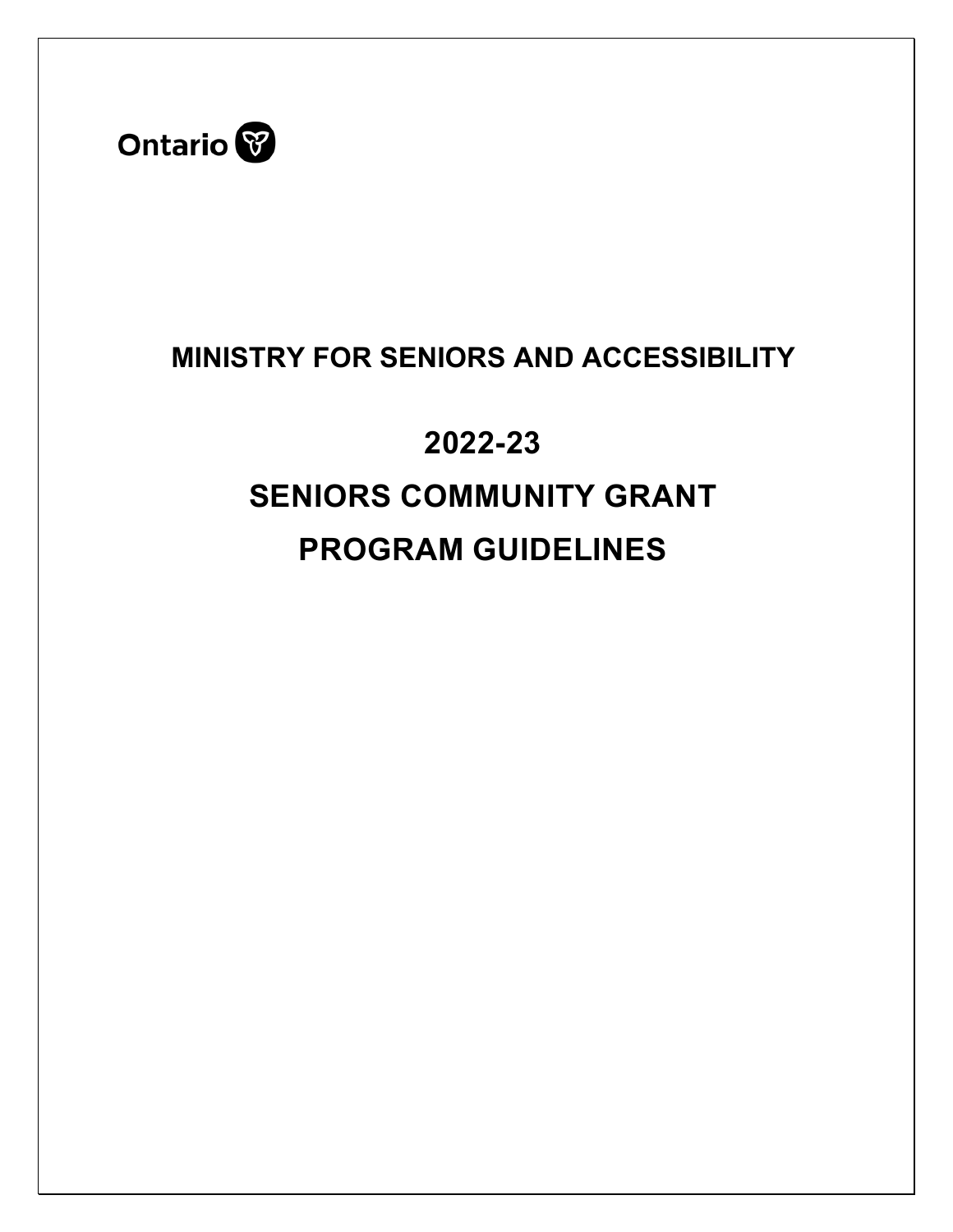## **2022-23 SENIORS COMMUNITY GRANT PROGRAM GUIDELINES**

## **TABLE OF CONTENTS**

|       |                                                                                                            | 3  |
|-------|------------------------------------------------------------------------------------------------------------|----|
|       |                                                                                                            |    |
|       |                                                                                                            |    |
| 3.    |                                                                                                            | 5  |
|       |                                                                                                            |    |
| 5.    |                                                                                                            |    |
| 6.    |                                                                                                            |    |
|       |                                                                                                            |    |
| 8.    |                                                                                                            |    |
| 9.    |                                                                                                            | 12 |
|       | 10. ASSESSMENT PROCESS AND CRITERIA  13                                                                    |    |
| $11-$ | TERMS AND CONDITIONS OF FUNDING 15<br>Acknowledgement of Provincial Funding and Communication Protocols 16 |    |
|       |                                                                                                            |    |
|       |                                                                                                            |    |
|       |                                                                                                            |    |
| 13.   | APPENDIX A: MINISTRY REGIONS IN ONTARIO21<br>14. APPENDIX B: CERTIFICATE OF INSURANCE (COI)                |    |
|       |                                                                                                            |    |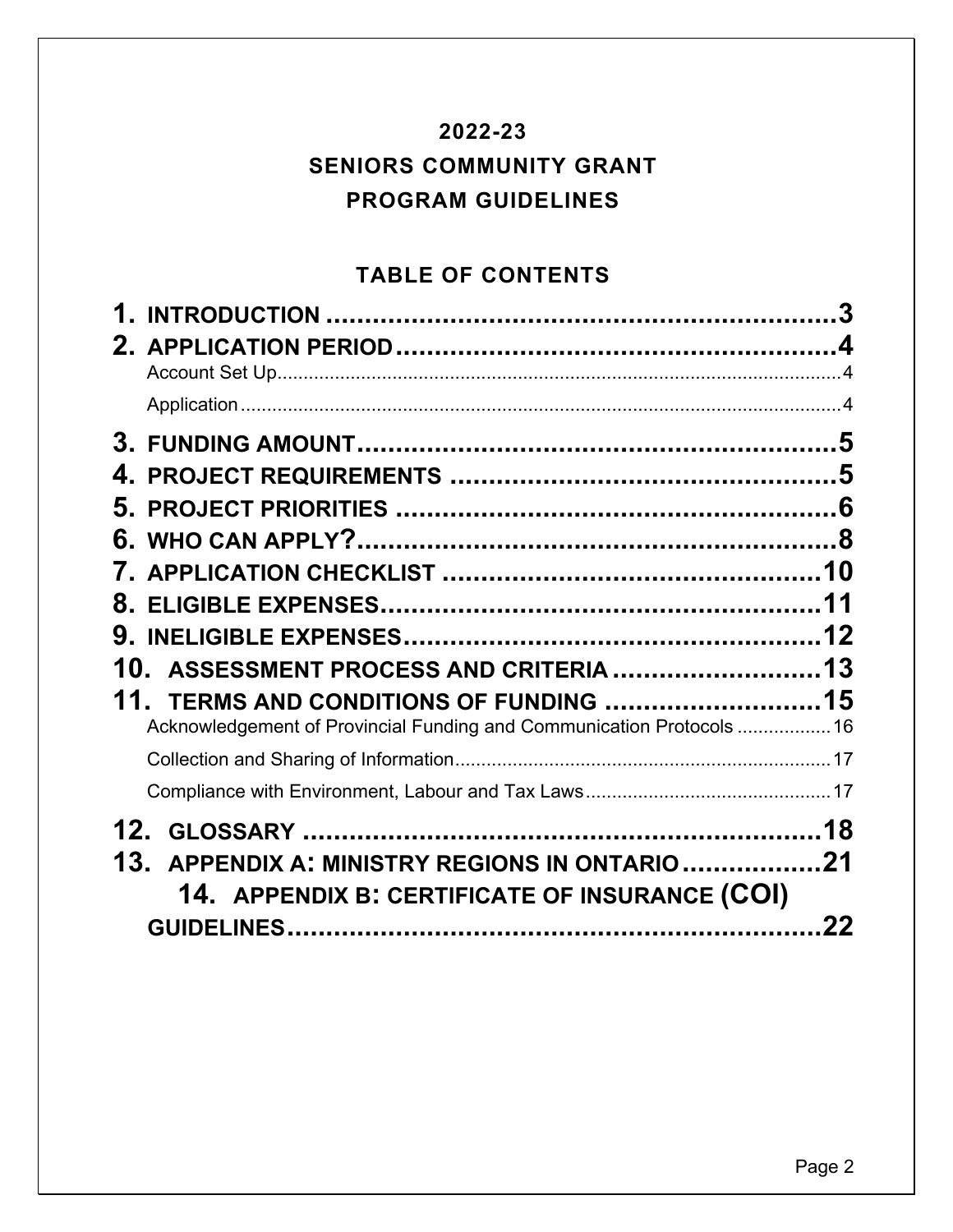# **SENIORS COMMUNITY GRANT PROGRAM**

## <span id="page-2-0"></span>**1. INTRODUCTION**

Seniors Community Grants (SCG) support local not-for-profit community groups and organizations to deliver programs and opportunities that encourage greater social inclusion, volunteerism and community engagement for older adults (aged 55+).

More than 950 organizations have received Seniors Community Grants to benefit older Ontarians since 2018.

In addition, the COVID-19 pandemic continues to place an enhanced focus on the health and safety, and mitigation of the negative effects of social isolation of older adults. As Ontario's vaccination rollout progresses, older Ontarians and the community organizations that serve them are encouraged to undertake safe initiatives through successful applications for Seniors Community Grants as a positive way to engage and respond to the needs of older adults.

With this in mind, the Seniors Community Grant Program will focus on supporting organizations that enable older adults to connect from the safety of their home or other safe environments, according to local health authority guidelines.

Following province-wide consultations in 2019 with seniors and their family members, caregivers and support organizations, the ministry has identified four priority areas to support older Ontarians across the province:

- 1. Age at home and in communities
- 2. Be safe and secure
- 3. Remain healthy, active, and socially engaged
- 4. Participate in the labour market and economy as they wish.

The Senior Community Grant Program will support these priorities by funding organizations that will:

- 1. Strengthen the safety and well-being of older adults (e.g., delivery of programs about falls prevention or elder abuse awareness / prevention).
- 2. Adapt and deliver programs and services to isolated older adults either virtually (e.g., internet or telephone-based programs) or in-person (following current provincial guidelines) so they can stay active and socially engaged.
- 3. Create safe opportunities for older adults to network and increase participation in community labour markets through virtual mentoring, volunteerism, and training to support entrepreneurship.
- 4. Focus on supporting these priorities for rural and urban Indigenous communities, specifically, Indigenous seniors.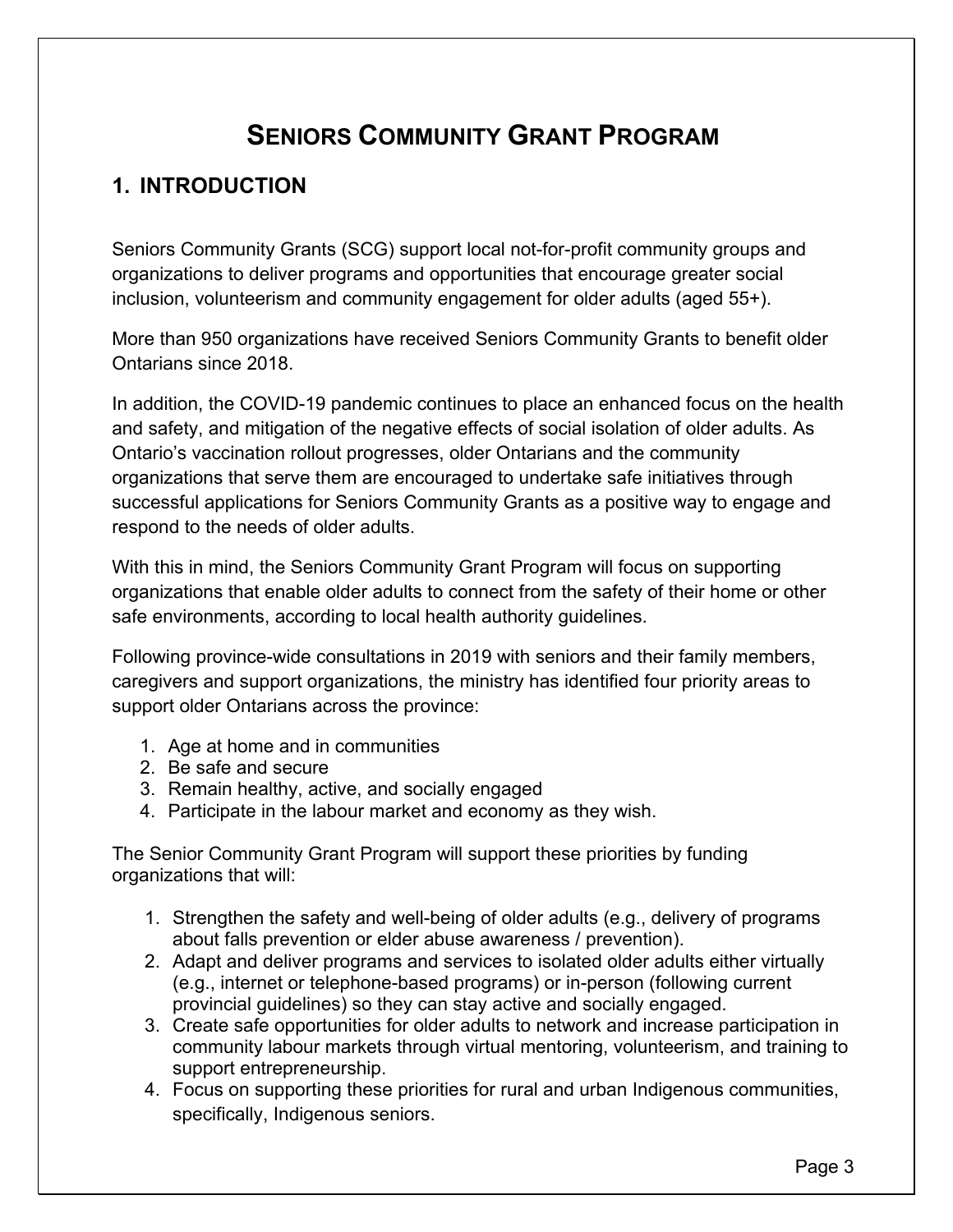## <span id="page-3-0"></span>**2. APPLICATION PERIOD**

#### **You can apply for a Seniors Community Grant up until April 28, 2022 5:00 pm EST.**

#### <span id="page-3-1"></span>**Account Set Up**

You can apply for a Seniors Community Grant through [Transfer Payments Ontario](https://www.ontario.ca/page/get-funding-ontario-government/%2520Payments%2520Ontario) (TPON). First, you'll need to register and update your organization's contact information to ensure you receive all important communications.

It is also important that you provide up to date [banking information](https://www.doingbusiness.mgs.gov.on.ca/mbs/psb/psb.nsf/en/directdeposit) to set up direct deposit payments so that you are able to receive funding if your organization is successful. See the list of [frequently asked questions](https://www.doingbusiness.mgs.gov.on.ca/mbs/psb/psb.nsf/EN/FAQs-ElectronicFundTransfer) for more information.

Registration and direct deposit set up can take several days, so register or update your information as soon as possible so that you can submit your application without any delay. You can get started on these steps now, even before you are ready to apply.

#### <span id="page-3-2"></span>**Application**

Once you are registered, complete an application online through TPON. For help, refer to the *Transfer Payment Ontario System – Reference Guide for Applicants* on the TPON website under "How to Apply".

You may submit only one application for funding.

Note that when you have submitted your application, the TPON system will send you an email confirming it has been received. If you have any technical questions about the application process, please contact the **TPON Client Care** at **(416) 325-6691 or 1-855- 216-3090,** Monday to Friday from 8:30 a.m. to 5:00 p.m. EST or by email at [TPONCC@ontario.ca.](mailto:TPONCC@ontario.ca)

For any questions that you may have about applying for a grant that are not related to the TPON application process, including requesting guidance with your project proposal, the ministry's **Regional Development Advisors** are available to support you.

It is strongly recommended that you contact a Regional Development Advisor **as early in the application period as possible** to discuss your plans and questions.

[Click here](http://www.mtc.gov.on.ca/en/about/RSB-Regional%20Office%20Contact%20List_EN%207Sep21%20rev.pdf) to find the Regional Development Advisors in your area.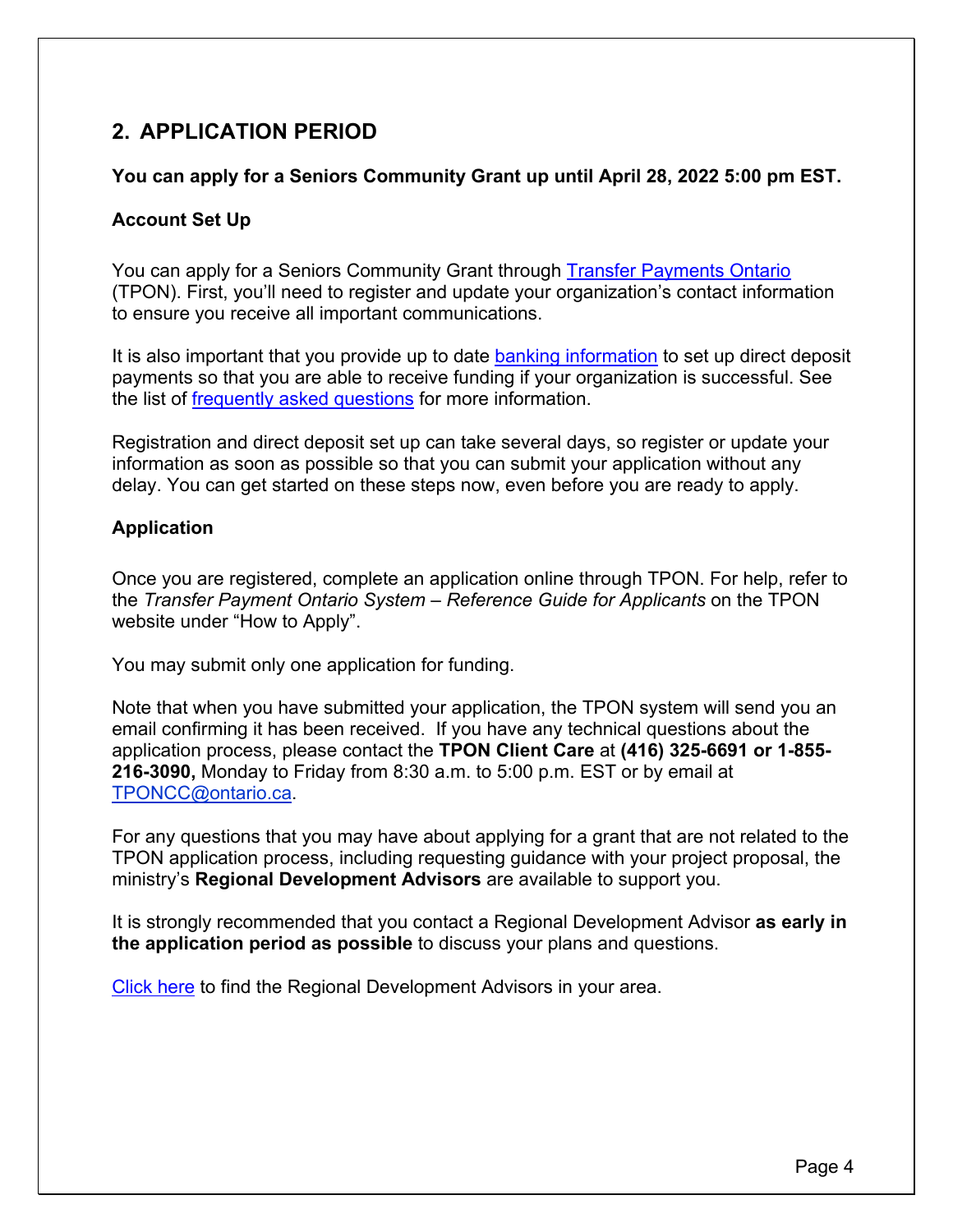## <span id="page-4-0"></span>**3. FUNDING AMOUNT**

- Grants are available between \$1,000 and \$25,000.
	- o **Not-for-profit incorporated organizations** can apply for up to \$25,000.
	- o **Individuals** representing small, unincorporated seniors' groups can apply for a maximum of \$10,000.
- Grants can support up to 100% of the total eligible project costs.
- While cash or in-kind contributions are not required, applicants are encouraged to partner with other local community groups that will assist with the delivery of their initiatives. Having partners helps demonstrate support and increased capacity to deliver on the proposed activities.
- Applicants must explain the project expenses that will be paid for by a Seniors Community Grant, and how other project expenses will be paid.
- A Seniors Community Grant cannot be used to support costs that are funded by another source.

## <span id="page-4-1"></span>**4. PROJECT REQUIREMENTS**

Projects will provide older adults with the opportunity to connect, contribute, learn, and lead active lives.

Projects must:

- Meet at least one of the ministry's key priorities (see section 5 below).
- Start once the ministry approves the project (as of the date of the Minister's letter).
	- o It is anticipated projects will be approved by Summer 2022.
- End by March 31, 2023.
- Involve older adults.
	- $\circ$  It is strongly encouraged that you involve older adults throughout all steps of the project, from the planning stage through to client satisfaction feedback after the project ends.
	- $\circ$  At least 50% of the participants benefiting from the project should be 55 years of age or older.
- Take place in Ontario, benefit Ontario's older adults, and be provided by an Ontario-based service provider.
- Align with the most current public health guidelines set out by the Province and the local public health authorities.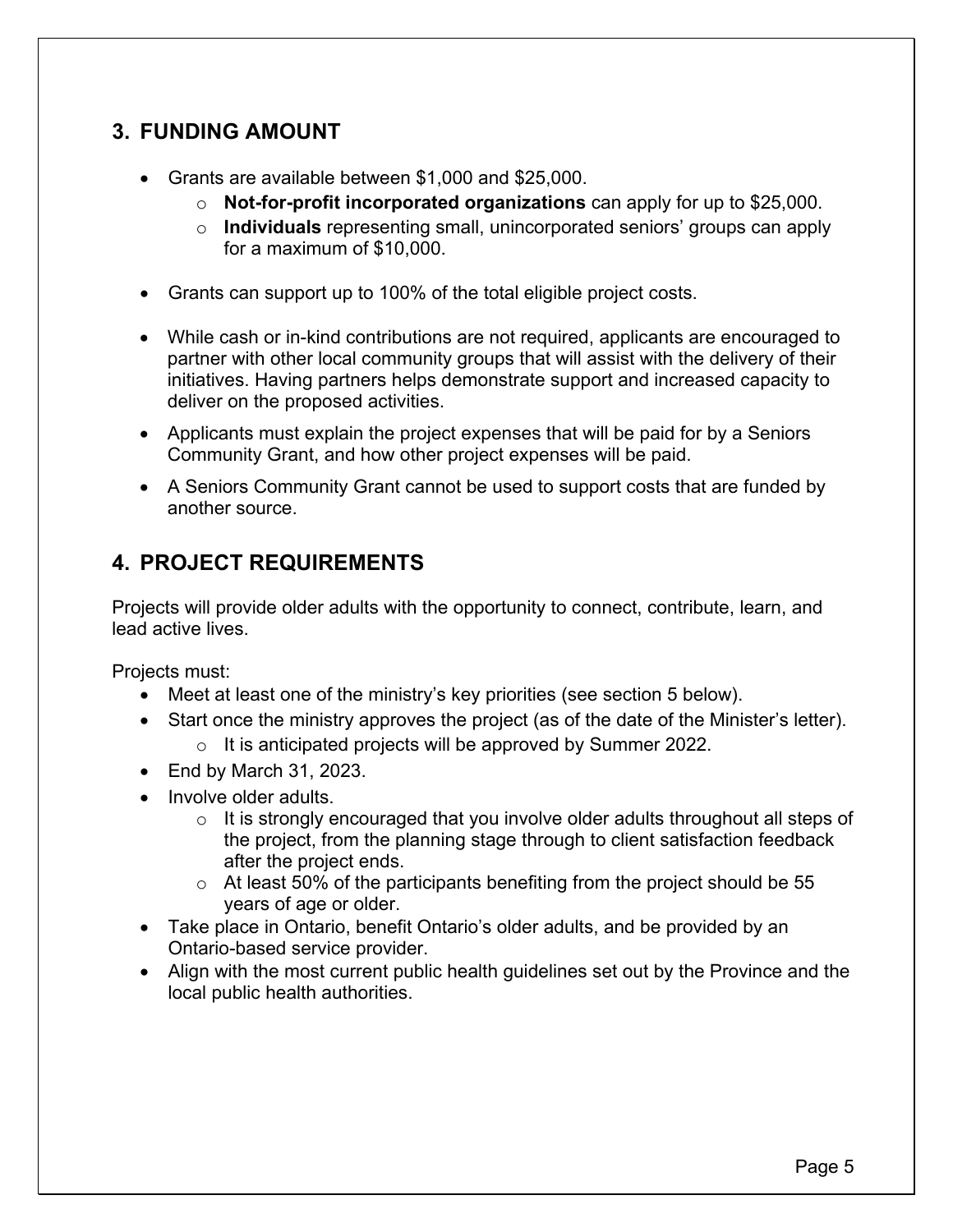## <span id="page-5-0"></span>**5. PROJECT PRIORITIES**

Your project must meet **at least one of the ministry's key priorities**. Applicants are encouraged to submit proposals for projects that address more than one priority.

Below are the ministry's program priorities. When you apply for funding, you will be asked to describe how your project's outcomes will support these priorities.

**Outcomes** must be measurable, which means that they can be monitored and reported on. You can use quantitative data (i.e., numbers, measurements, statistics) or qualitative characteristics (i.e., survey participants for behaviour change: increased awareness, knowledge) – or both.

Ideally, the outcomes you establish for your project at the beginning should be used to track the project's progress throughout the grant period, guide any necessary changes, and evaluate its success once it has been completed.

#### **1. Strengthen the safety and well-being of older adults.**

Examples:

- Increase awareness and engagement of older adults by developing and delivering live, interactive virtual education sessions about falls prevention, safety proofing your home, financial security, aging and nutrition, and physical fitness.
- Increase knowledge of and help mitigate elder abuse by developing a community resource guide to educate community members.
	- o Note: the development of new resources and tools must provide evidence that there is a need that is not met by existing resources.
- Develop and deliver initiatives that increase awareness of the needs of those aging with a disability as well as those experiencing mobility, functional, and cognitive changes as they age.
- Create resources for community service providers to clarify and coordinate roles and responsibilities related to awareness of, and services addressing safety issues such as falls prevention or elder abuse.
- Develop and deliver provincial, regional or local plans that address safety and wellbeing issues for a target audience or sector.

## **2. Adapt and deliver programs and services to isolated older adults either virtually (e.g. internet or telephone-based programs) or in-person (following provincial guidelines) so they can stay active and socially engaged.**

During this time of increased physical distancing, this priority aims to address the needs of isolated older adults in rural and remote areas or high needs urban neighbourhoods. We encourage applicants to support extending the capacity of organizations that deliver [Seniors Active Living Centre \(SALC\) programs](https://www.ontario.ca/page/find-seniors-active-living-centre-near-you) to help ensure that some of the most vulnerable can receive frontline services to meet their mental and physical health needs.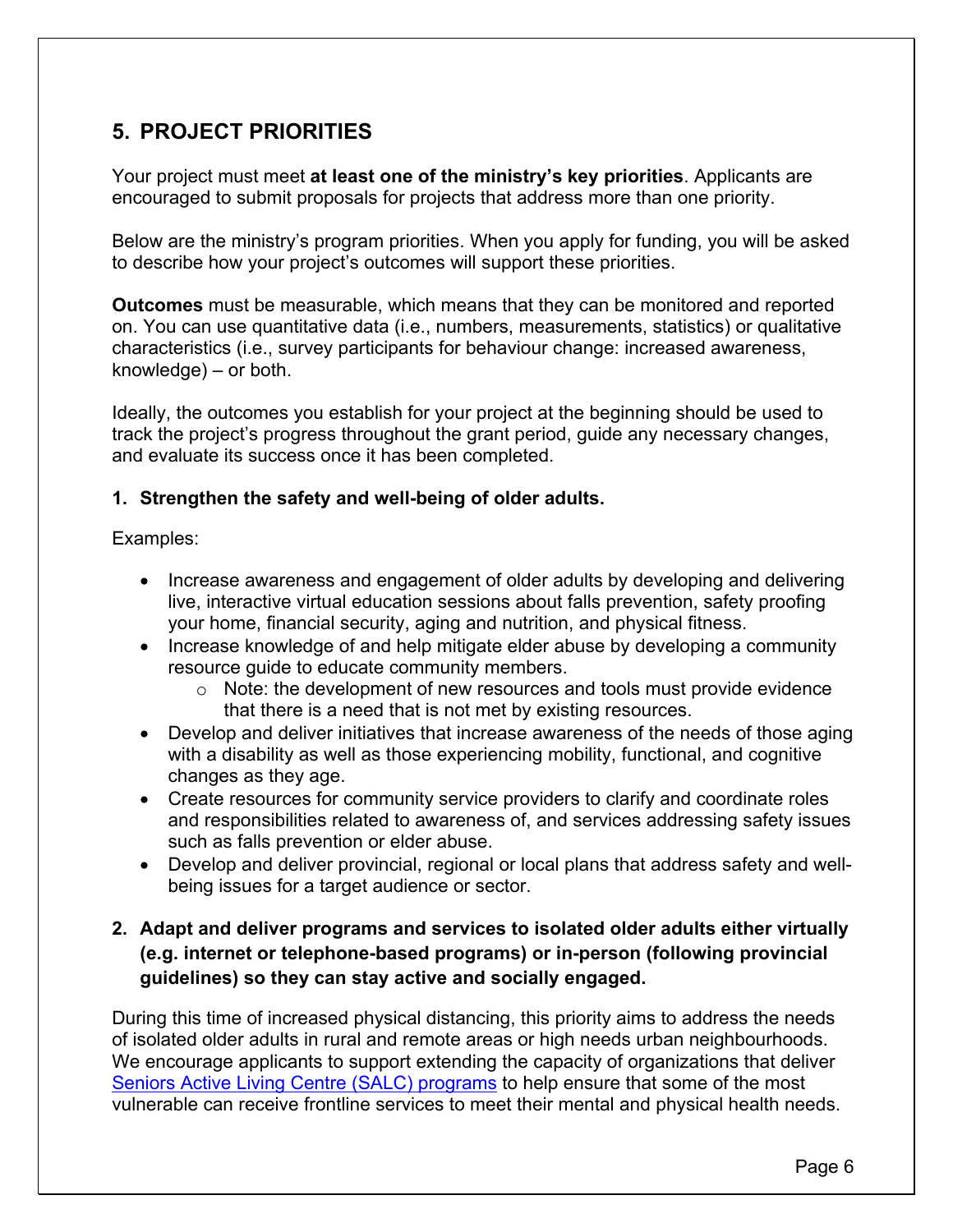#### Examples:

- Demonstrate an increase in the reported mental and physical health of older adults in the community by delivering virtual and/or in-person activities focusing on wellbeing such as exercise classes, yoga, educational seminars, wellness services.
- Increase confidence among older adults in accessing community services by establishing a local community navigator and delivering virtual information services about existing programs, services and resources currently available in the community.
- Work with centres that deliver SALC programs to expand and enhance the activities and services that they currently offer so more isolated older adults are mentally and physically engaged.
- Increase social interactions by establishing safe activities, such as weekly checkins with isolated older adults, intergenerational activities, friendly step-count competitions, or light exercise classes.

## **3. Create safe opportunities for older adults to network and increase participation in community labour markets through virtual mentoring, volunteerism, and training to support entrepreneurship.**

Examples:

- Deliver online community events that encourage older adults to connect and be part of local social networks, activities, and opportunities to link with peers or those from younger generations.
- Deliver remote/virtual technology education sessions geared towards learning styles of older adults.
- Link older adults to volunteer training (e.g. governance, intergenerational mentoring) and opportunities for remote/virtual participation in community volunteering.
- Reach older adults who have not previously participated in activities or sustained interest in a program.
- Deliver programs and services focused on underserved older adults who would like to continue to participate in the labour market such as those in rural and remote areas, as well as those from Indigenous, Francophone, 2SLGBTQI+, and culturally diverse communities.
- Increase participants knowledge of [ageism](#page-16-2) by developing tools and educational workshops with local businesses to raise awareness of age-discrimination andreducing prejudice by providing accurate information.
- Recognize local businesses and promote their anti-ageism practices by highlighting the positive contributions of older workers to the labour market, promoting the benefits of age diversity and inclusiveness; and promoting intergenerational contact through mentoring and job-sharing.
- Work with local employers to encourage age-inclusive and age-diverse workplaces.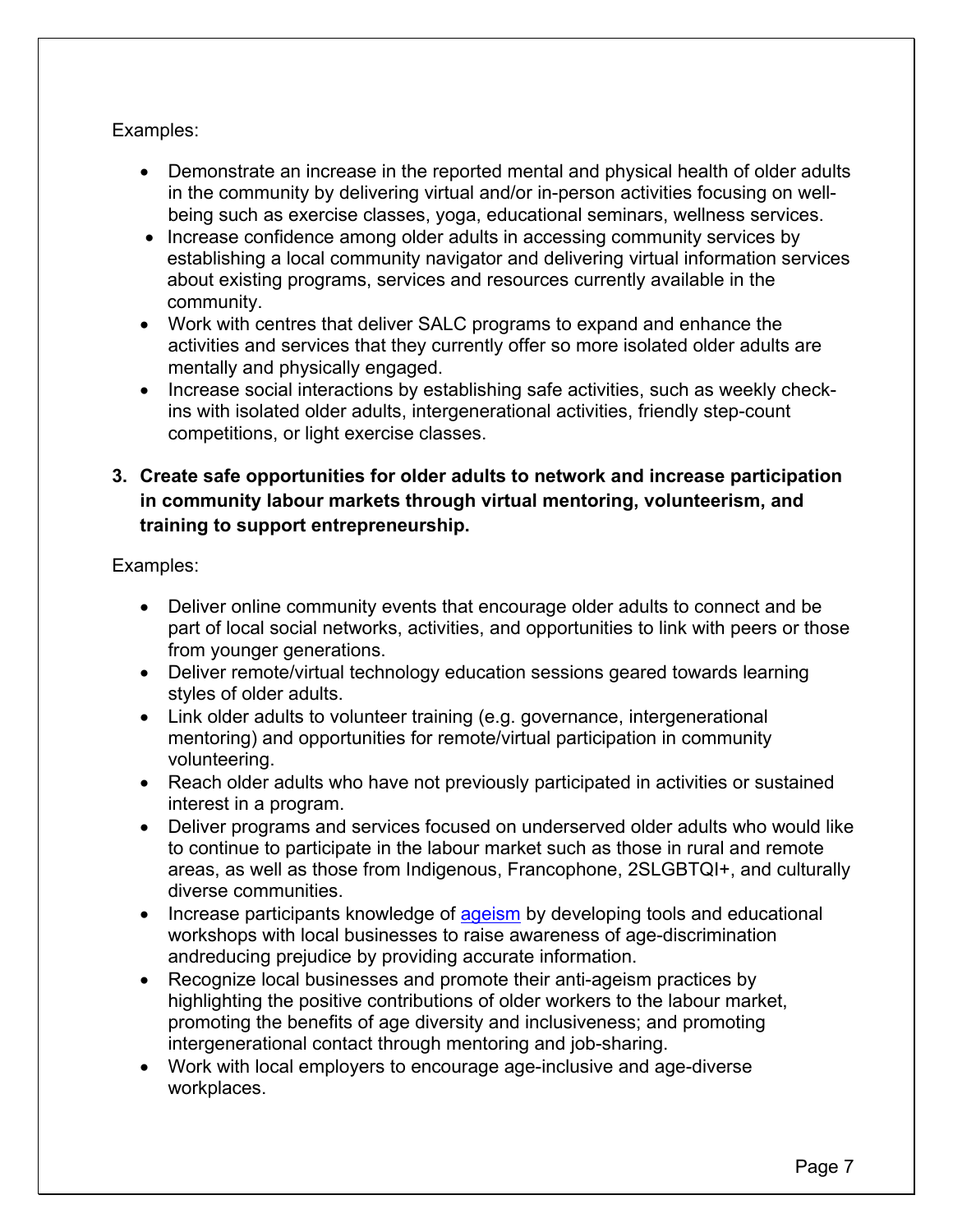#### **4. Organizations are encouraged to deliver projects that focus on rural and urban Indigenous communities; specifically, Indigenous seniors.**

The application should describe how the project will address Indigenous seniors needs and interests and whether they are developed by Indigenous communities or how Indigenous communities were engaged in their development.

#### Examples:

- Providing regular intergenerational social and recreational activities in a First Nations Community and/or virtually for isolated Indigenous seniors;
- Supporting knowledge sharing, storytelling, cultural practices, and promotion of Indigenous peoples of Ontario.
- Programs that provide counseling to address physical, mental and/or emotional issues, crisis prevention and intervention, health promotion and education.

## <span id="page-7-0"></span>**6. WHO CAN APPLY?**

Eligible applicants must:

- Be an incorporated not-for-profit organization.
- Be an individual that represents a community organization or group that contributes to the well-being of local older adults.
- Represent seniors' groups and/or offer programs or services that directly benefit older adults living in Ontario.
- Be registered in Transfer Payment Ontario. If you are not registered, [click here to](https://www.ontario.ca/page/get-funding-ontario-government/) [register](https://www.ontario.ca/page/get-funding-ontario-government/) now. Scroll down to create a ONe-key account first, and then register for Transfer Payment Ontario.
- Individuals and organizations that are approved for funding are accountable for the funding, reporting to the ministry on project expenditures, and liabilities outlined in the agreement.

**Not-for-profit organizations** that are incorporated and have been in operation since at least April 2021 are eligible to apply for up to **\$25,000**. Examples of these types of organizations include:

- Municipalities or regional governments
- Local Services Boards
- District Social Services Administration Boards
- Indigenous groups, including band council, tribal council, self-governing entity, health access centre, First Nations, Inuit, and Métis communities or organizations
- Not-for-profit licenced retirement homes
- Organizations that have mandates that are based in a local Ontario community, or who have an Ontario provincial mandate.
- Organizations that receive [Seniors Active Living Centre](https://www.ontario.ca/page/find-seniors-active-living-centre-near-you) funding.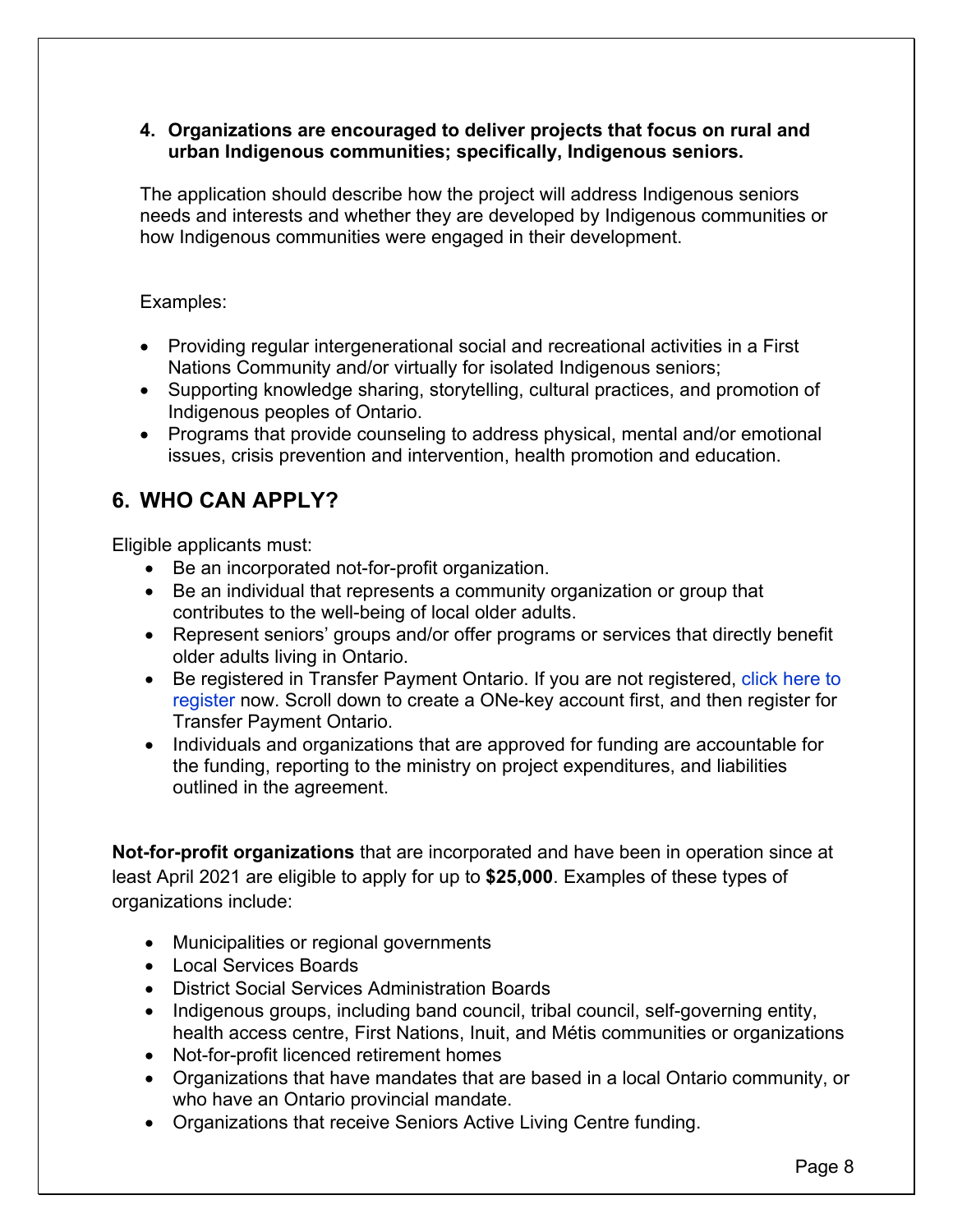- For organizations with offices in multiple locations, each individual location is eligible to apply for funding, however, each must operate independently and have a separate governing structure.
- As part of the application form and the agreement with the Province, the Terms and Conditions must be signed by the person representing the incorporated organization.

**Individuals** that represent local unincorporated community groups are eligible to apply for up to **\$10,000**. Individuals interested in applying should consider the following:

- A letter of support is required to validate the community group and the project that will be delivered. The letter should describe the work that will be done, and reflect the endorsement of the community group members. This letter must be signed by all members of the group, and must include contact information for each member.
- The individual representing the group will be responsible to the province for the project's implementation, financial management, and reporting (including documenting all expenditures for audit purposes). The group that the individual represents must have been in existence for at least one year prior to the date of application and must provide a letter of support from a recognized community member to validate this.
- **NOTE: If approved for funding, individuals will be required to provide their Social Insurance Number and other documents as part of the validation process to receive funding.**

Any First Nation community and/or Indigenous organization that is a legal entity, such as Métis community organizations, Inuit organizations and other urban Indigenous service providers including Friendship Centres can apply for a Seniors Community Grant. Some examples of eligible Indigenous communities and organizations include:

- Any of the 133 First Nation communities in Ontario
- Provincial Territorial Organizations (PTOs)
- Tribal Councils
- Inuit specific service provider organizations (Tungasvvingat Inuit and Inuuqatigiit Centre for Inuit, Children, Youth and Families)
- Friendship Centres
- Ontario Native Women's Association member organizations
- Métis organizations (Métis Nation of Ontario and Red Sky Métis Independent Nation)
- Indigenous health centres (e.g. Anishnawbe Health Toronto)

The following organizations are **not** eligible to apply for funding:

- x Agencies, boards or commissions of the federal or provincial governments
- x Organizations that fundraise to provide funding to other organizations
- x For-profit organizations
- x Private schools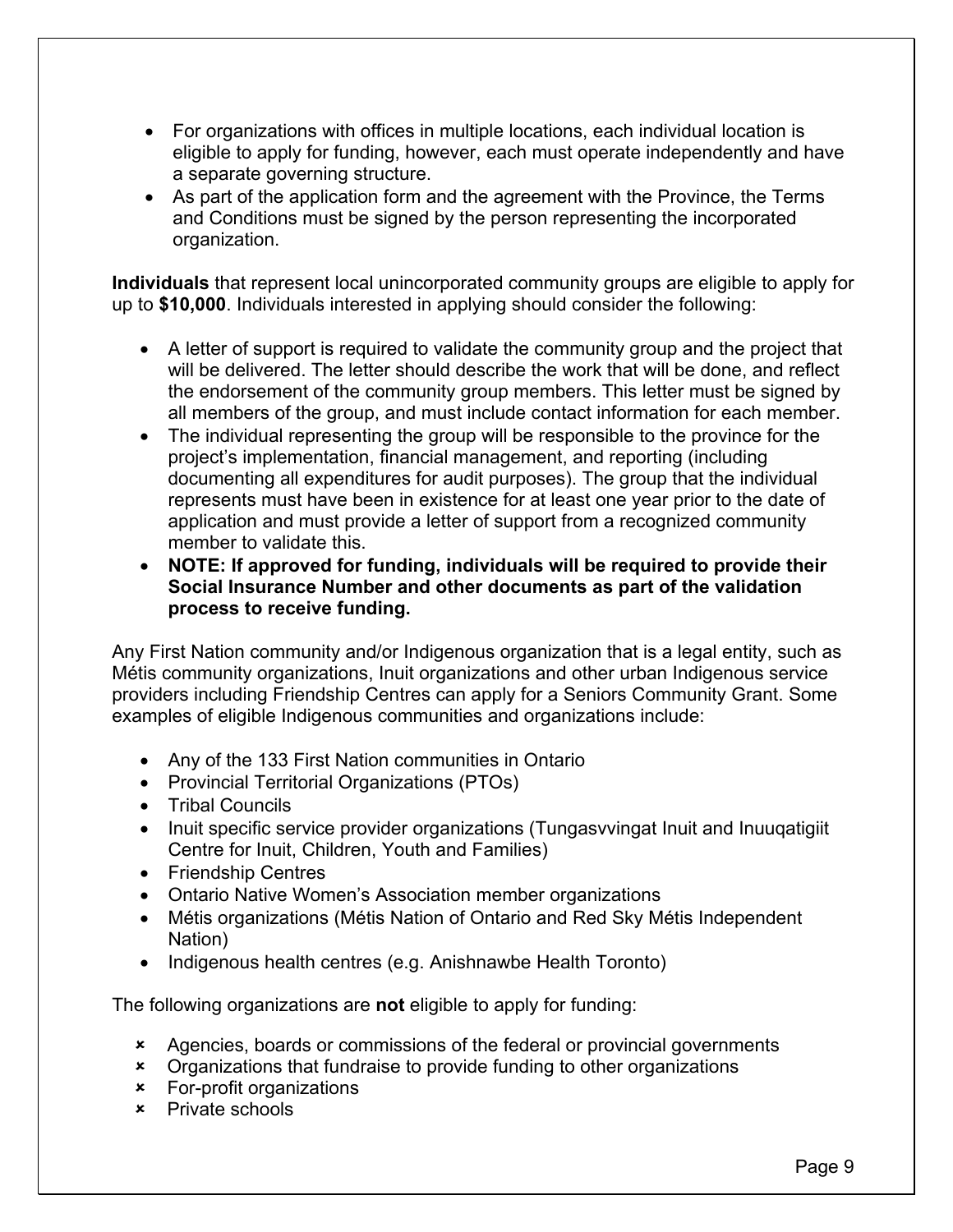- x Organizations whose purpose is related to political activity (lobbying), as defined by the Canada Revenue Agency (www.canada.ca/en/revenue[agency/services/charities-giving/charities/policies-guidance/public-policy-dialogue](http://www.canada.ca/en/revenue-agency/services/charities-giving/charities/policies-guidance/public-policy-dialogue-development-activities.html)development-activities.html)
- x Organizations that are currently in default of a provincial government grant.

If you are not sure if your organization is eligible, contact your Regional Development Advisor.

## <span id="page-9-0"></span>**7. APPLICATION CHECKLIST**

Please note that only one application per applicant will be accepted. Below you will find helpful information to assist you as you prepare to submit your application.

- □ Register in TPON at least two weeks before deadline.
- $\Box$  Submit your completed application at least two days before the deadline to give yourself time to address any technical challenges. **Applications submitted after the deadline will not be accepted.**
- □ Provide a complete application, including a detailed project plan and budget that are aligned.
	- $\circ$  All costs must be identified in the budget and correspond with an explanation in the project plan. Costs must be reasonable.
- □ **A person that applies on behalf of an unincorporated community group** must provide a letter of support that describes the work to be done, and the endorsement of the project and the applicant by the group members. The letter must include 1) the names of all group members, 2) their addresses and phone numbers, and 3) their signatures.
	- o The letter must endorse both the **person** who is applying for funding and the **project** that is proposed.
- □ The person applying must provide prior-year financial documents for the group that they represent.
- □ **Not-for-profit Organizations** must provide supporting documentation, including a copy of the following documents:
	- $\circ$  One of either: Certificates of Status, articles of incorporation, letters patent of the applicant, special acts of incorporation, or Canada Revenue Agency 15-digit business registration. These documents must show that the organization has been operating in Ontario since at least April 1, 2021.
		- Municipalities and First Nations are exempt.
	- o Not-for-profit registration number.
	- $\circ$  Proof of insurability: a letter from your insurance company to confirm that the organization is insured.
	- o Prior year audited financial statements:
		- Applicants with gross annual revenues less than \$250,000 over the last two fiscal years combined can alternatively submit board-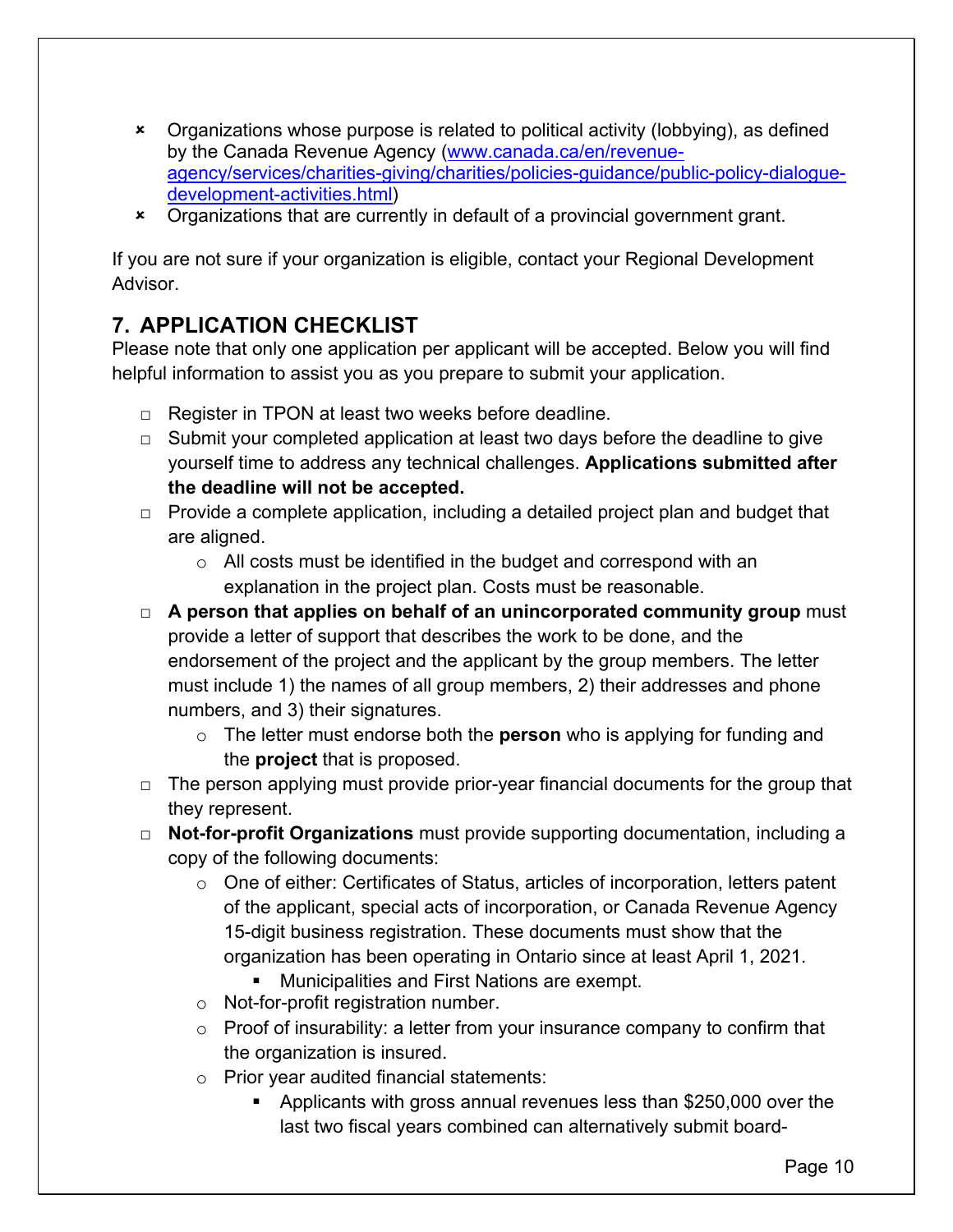endorsed financial statements that include both a statement of revenues and expenses and a balance sheet.

- Municipalities are exempt as ministry staff can access financial information from the Financial Information Returns submitted to the Ministry of Municipal Affairs and Housing.
- $\circ$  Letter of support from an independent person or organization that validates both the mandate of your organization (the work that you do) and supports your application for your proposed project.
- o Information regarding your organization's mandate, strategic or business plan, and website.

## **Applications that do not include the required components will be deemed incomplete and will not be evaluated for funding.**

Once all submissions have been evaluated, all applicants will be contacted with their results. Those that are approved will be asked to provide additional documentation before funding can be transferred:

- □ **Organizations** will be required to provide a [Certificate of Insurance](#page-21-1) (COI). See details of COI requirements below.
- □ **Individuals** will be required to provide their Social Insurance Number in order to receive funding.

## <span id="page-10-0"></span>**8. ELIGIBLE EXPENSES**

All projected costs must be itemized and explained in the project plan. During the project, organizations are responsible for obtaining at least two quotes for purchases of \$1,500 or more and must keep a record of the quote for audit purposes.

Project costs that can be included as part of the grant funding request include, but are not limited to:

## **Portable asset purchases**:

- $\checkmark$  Items directly related to the project or the health and safety of those involved can account for up to 25% of the requested funding.
	- $\circ$  For example, organizations can request up to \$6,250 and individuals can request up to \$2,500.
- $\checkmark$  An asset is considered portable if it can easily be moved by an individual. Portable assets should support the organization beyond the life of the program for sustainability. Examples include: personal protective equipment (e.g. masks, gloves, sanitizer, etc.), art supplies, social and recreational supplies (cards, projectors, speakers), sports equipment, gardening supplies.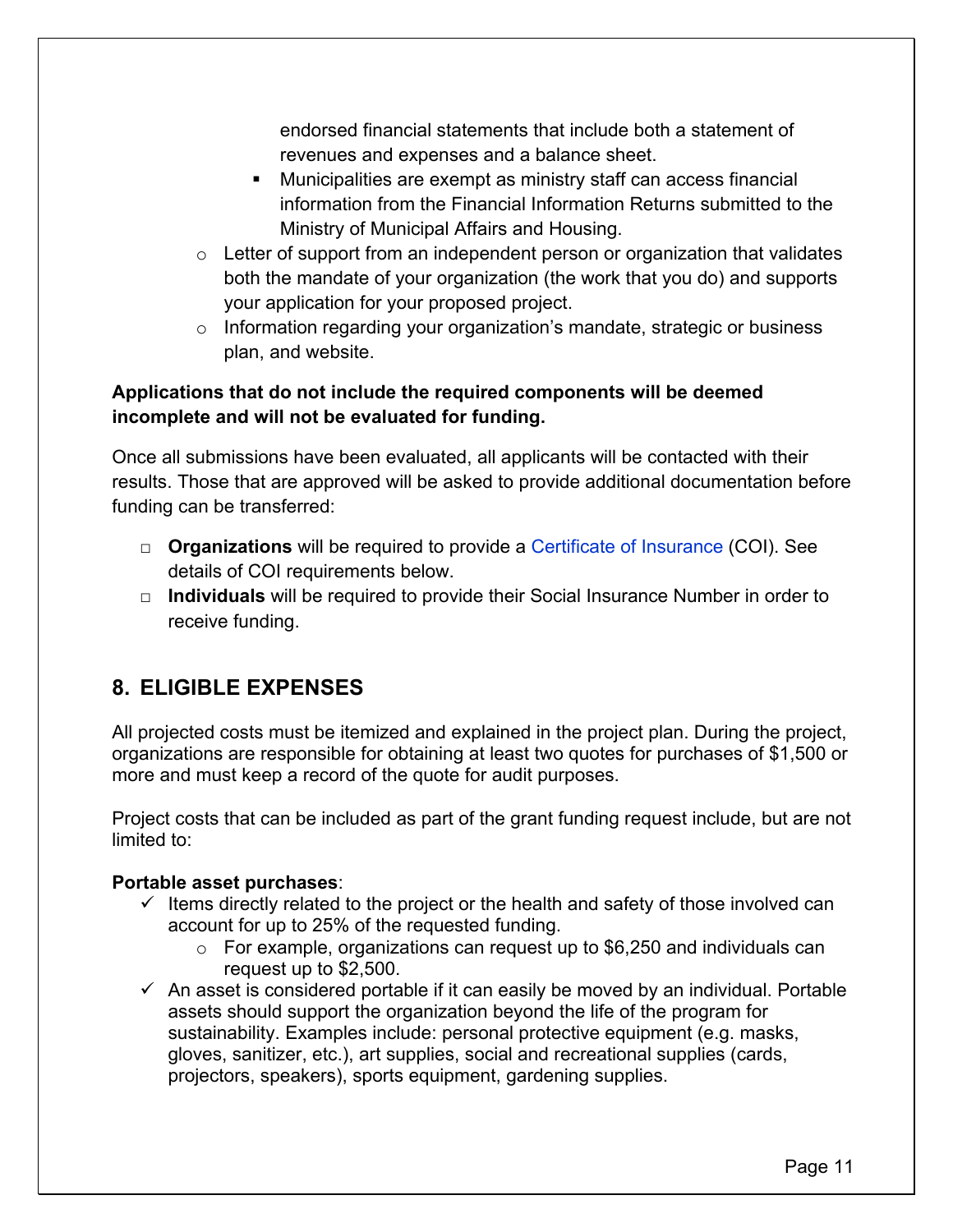#### **Technology:**

- $\checkmark$  The purchase of technology to support virtual program delivery. Costs can include software or hardware (e.g., iPads, video software, projectors, laptops).
- $\checkmark$  A maximum of \$4,000 can be spent on technology project costs.
	- $\circ$  If you have previously received funding for similar technology, you must clearly specify how the new request is different.

#### **Program expenses:**

- $\checkmark$  Costs associated with establishing COVID-19 control measures in order to ensure the health and safety of project staff, volunteers, and participants (e.g. license fees to use virtual programs, fees to facilitate online payment transactions).
- ✓ Creation or presentation of seminars or instructional classes.
- $\checkmark$  Organization of group training, such as workshops or conferences.
- $\checkmark$  Admission costs to cultural or learning events.
- $\checkmark$  Recognition or generic holiday (non-religious) celebrations.
- $\checkmark$  Space and equipment rental.
- $\checkmark$  Marketing and advertising, e.g., website or promotional materials development.

#### **Human Resources:**

- $\checkmark$  Human resource costs cannot exceed 50% of funding requested.
- $\checkmark$  HR costs can include:
	- o Wages: The value of existing or new staff or consultant time directly allocated to the project, and must be described specifically in the project plan and itemized and explained in the budget.
	- $\circ$  Honorarium (A lump-sum payment for a service such as a speaking engagement to a person who is not an employee).
- $\checkmark$  Consultants who are hired should also mentor or share their expertise to increase the capacity of existing staff, if possible.

#### **Travel, Meals, and Accommodation Expenses:**

- $\checkmark$  Transportation and travel expenses for employees or volunteers in Ontario only.
- $\checkmark$  Catering, meals, and refreshments (no alcohol or cannabis).

\*Note: Funding to support travel or catering expenses must align with the provincial government's *Travel, Meal and Hospitality Expenses Directive*. Details can be found at: [www.ontario.ca/government/travel-expense-rules-and-claims](http://www.ontario.ca/government/travel-expense-rules-and-claims)

## <span id="page-11-0"></span>**9. INELIGIBLE EXPENSES**

The following costs are **not** eligible for funding. If your project includes these components, your project plan and budget should explain how costs will be paid, and that they will not be paid using funding.

x Any community events, projects, services, or programs that do not align with the social gathering guidelines set out by Ontario's Chief Medical Officer of Health and the local public health authorities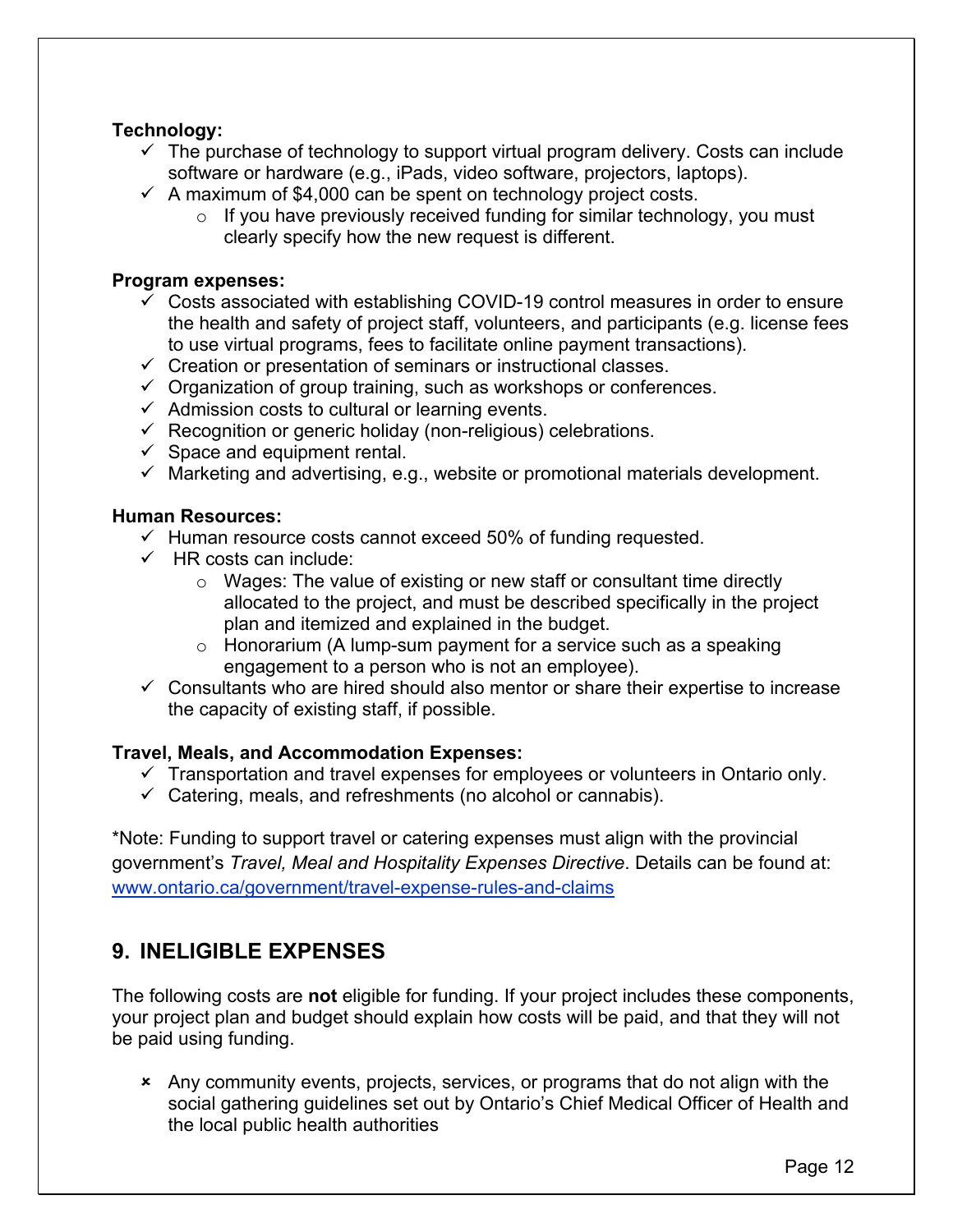- x Any regular business, programming delivered on a regular basis, direct and indirect operating costs, including regular annual events, and costs not directly related to the project (e.g. office supplies, rent, equipment, insurance, utilities)
- x Project components completed, funded in whole or in part by another organization or grant
- x Capital projects, including renovations or upgrades to buildings or the building of permanent fixtures (patios, gazebos, facility upgrades)
- x Gardening projects involving repairs or installations of stone walkways, permanent planting structures, irrigation systems, etc.
- x Furniture
- x Health care equipment (dentures, assisted devices, walkers, etc.)
- x Events or initiatives to promote religious beliefs or practices
- x Purchase of vehicles or travel expenses not related to supporting the project
- x Insurance for vehicles or organizations
- x Grants or funding to other organizations
- x Alcohol, cannabis
- x Gifts, including t-shirts, mugs, gift cards
- x Flowers and decorations
- x Credit and non-credit courses at a college or university
- x Legal, audit, bookkeeping, interest fees, courier fees, or shipping/handling
- x Telephone bills or equipment purchases (cellular or land-based) outside of costs associated with connecting with program participants remotely
- x Fundraising, lobbying, or sponsorship campaigns
- x Technology (hardware, software and software development) that will not directly support the proposed project
- x Feasibility and market studies, general or non-specific research that does not directly support the project goal
- x The creation or growth of endowment funds, direct contribution to fundraising drives, capital campaigns, or special fundraising events and campaigns
- x Refundable taxes and expenses funding will not pay for any tax or expenses that the organization can claim refunds, rebates, or credits for, such as HST
- x Employee benefits

## <span id="page-12-0"></span>**10. ASSESSMENT PROCESS AND CRITERIA**

Applications must be complete, include all documents required, and must meet the eligibility requirements.

Applications that are incomplete or are ineligible will not be evaluated.

Applications are assessed by a team of evaluators against specific and consistent criteria outlined below.

Applications must meet minimum scoring requirements in order to be eligible for funding.

Note that decisions are final, and there is no appeals process.

Applications will be evaluated on how the application demonstrates the following: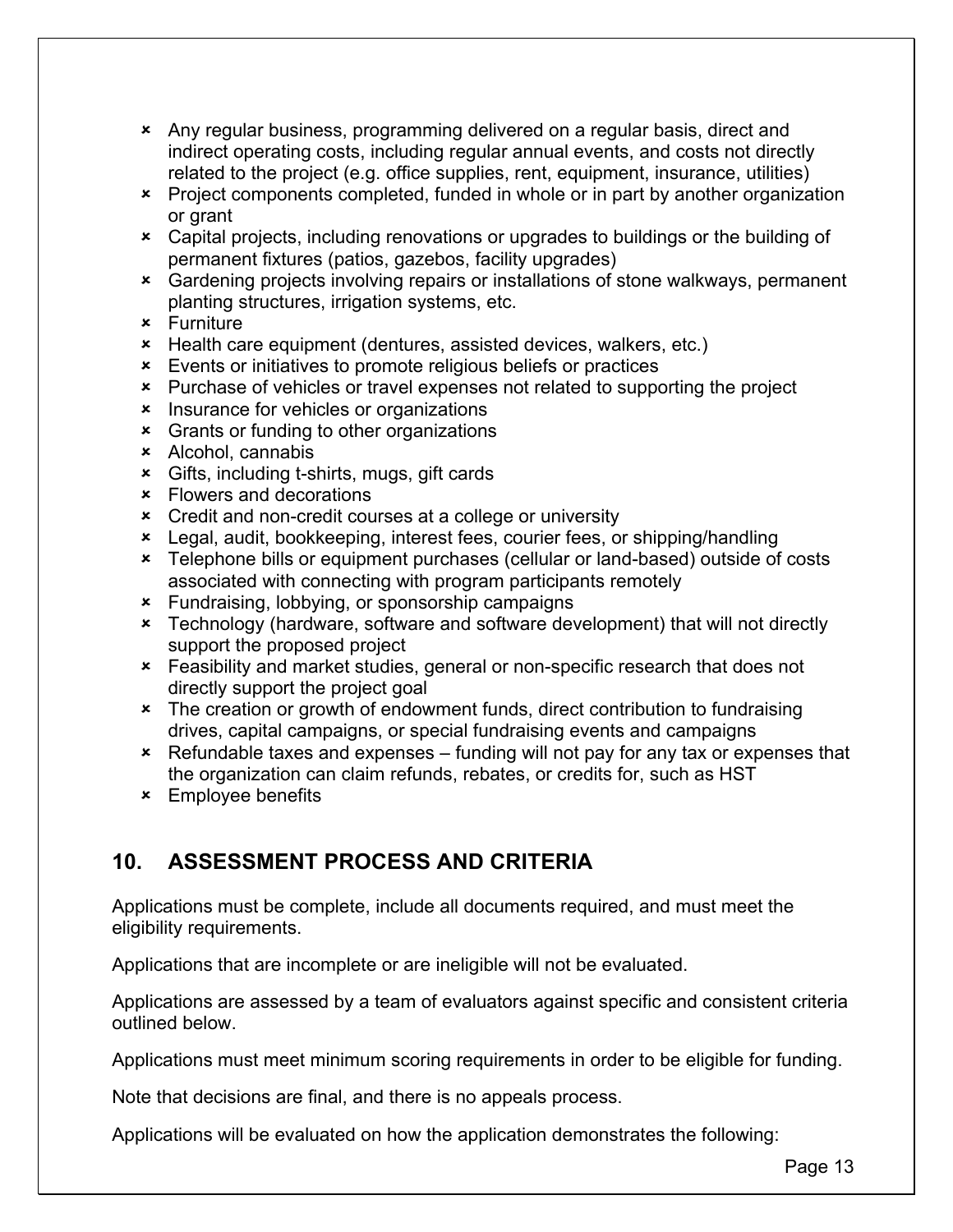## **Project quality, relevance (30%)**

- 1. The project aligns with at least one of the ministry's priorities.
- 2. The project plan meets the requirements of the program and is eligible.
- 3. The plan is clear and provides good details about how it will be implemented.
- 4. The project plan outlines all resources required and roles and responsibilities of individuals involved in the project.
- 5. The plan is comprehensive and demonstrates a high likelihood of success.
- 6. A letter of support is provided from a third party that supports the relevance of the project that is proposed.
- 7. The timeline for the project demonstrates that it is achievable by March 31, 2023.

## **Anticipated impact of project (25%)**

- 1. How the project will increase older adults' engagement in their community and meet the priorities of the program as outlined in the program guidelines, such as how the project will impact more seniors, more diverse seniors).
- 2. The number of older adults that will benefit is identified and aligned with the budget.
- 3. Realistic and clear performance measures are identified, and the application describes how they will be measured.
- 4. The target population is identified, and the project plan clearly describes how the population will benefit, and what the impact of the project will be on the community.
- 5. The project plan demonstrates the short, medium and long-term outcomes.
- 6. The project demonstrates that it will have a sustainable impact in the community or sector, even after the project ends.
- 7. The letter of support validates the impact of the project.

## **Budget, financial feasibility (25%)**

- 1. All costs are eligible.
- 2. Confirmation of the impact this grant funding would have on the project's financial viability.
- 3. Costs are broken down to show line-by-line expenditures.
- 4. Costs are aligned with the project plan; items are all matched and rationalized in the project plan.
- 5. All fields in the application's budget form are complete.
- 6. Quotes are obtained for significant expenditures.
- 7. Evidence that the project expenditures are reasonable and demonstrate good value for money.

## **Organizational capacity (20%)**

- 1. The organization serves older adults in some capacity.
- 2. The organization mandate is clear and aligned with the project.
- 3. The organization structure is clearly described, has proper oversight and policies to ensure accountability.
- 4. The organization is financially stable, has provided recent financial statements.
- 5. The organization provides evidence of size, membership, number of volunteers, experience; previous projects successfully managed and delivered.
- 6. The application describes who will be responsible for the project.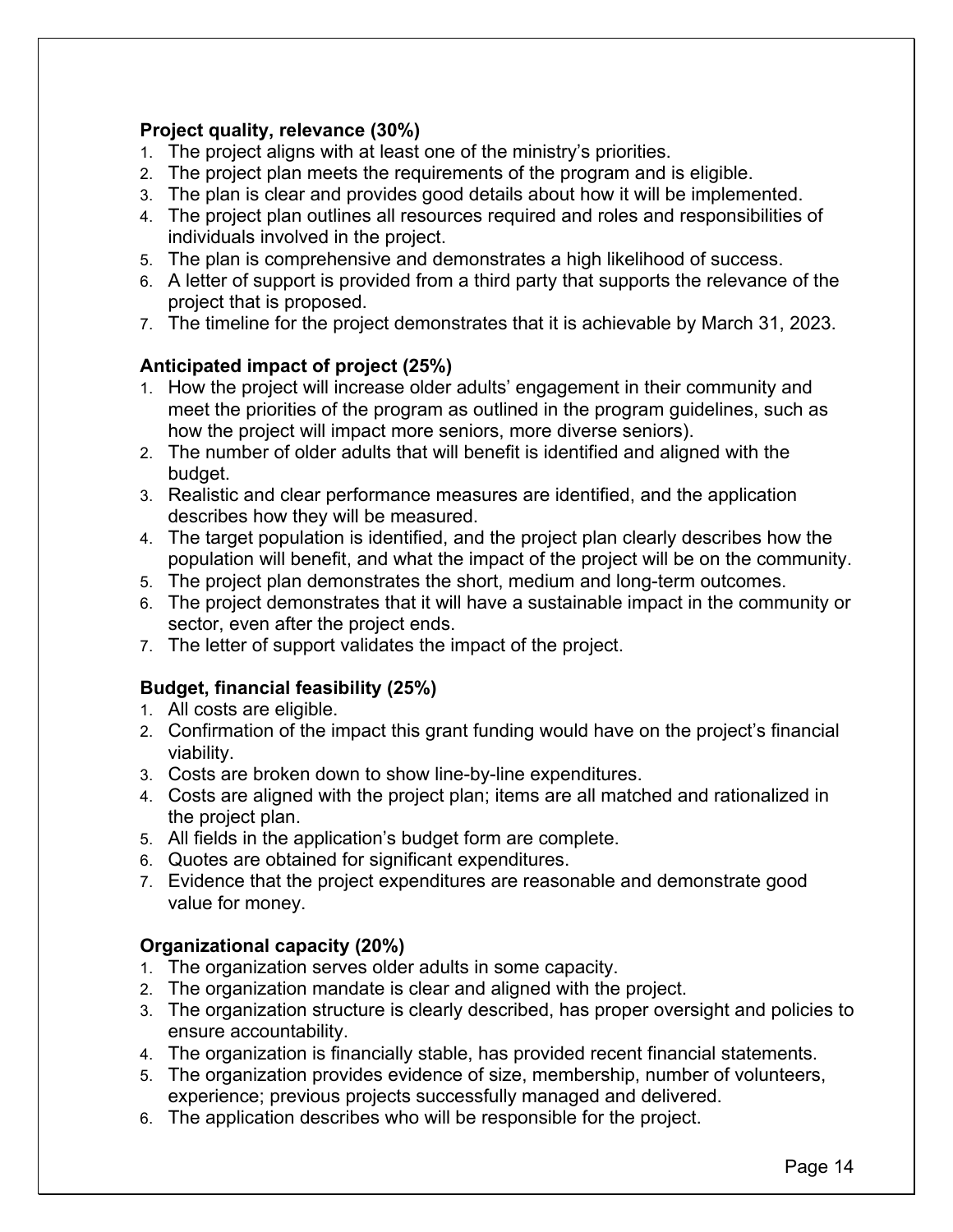- 7. The organization provides evidence that it has the resources and capacity to manage and deliver the project on time and on budget.
- 8. The project plan shows evidence the organization has protocols in place to ensure the health and safety of everyone involved in the project, including staff, volunteers and participants (e.g. masks, gloves, physical distancing, virtual participation options, etc.).
- 9. The organization does not have a record of non-compliance related to organizational management, funds, reporting or other concerns.
- 10. The organization is well positioned to deliver this project as proposed.
- 11. The letter of support endorses the organization's capacity to carry out the project.

Also, to ensure that funding addresses underserved, isolated and vulnerable older adults in diverse areas, applications will be prioritized if the project:

- Is delivered in a rural or remote area;
- Has not received funding in the past;
- Targets populations such as:
	- o Indigenous Peoples
		- $\circ$  Older adults with disabilities
		- o Members of racialized groups
		- o Newcomers to Canada in Ontario
		- o Members of LGBTQ2+ communities
		- o Francophones
		- $\circ$  Low-income older adults

## <span id="page-14-0"></span>**11. TERMS AND CONDITIONS OF FUNDING**

Applicants must sign the terms and conditions that are included in the application form.

The terms and conditions form a part of the legal agreement between the ministry and your organization, so it is important that all individuals who will be responsible for the funding and also the project read and understand these conditions before the application is submitted to the ministry.

The agreement is comprised of the program guidelines, the completed application, the terms and conditions, the ministry letter or letters confirming approval of funding and the approved amount of funding (which may be different from what was requested), and any additional terms and conditions which may be imposed by the Province in subsequent correspondence between the ministry and representatives of your organization. The ministry approval letter will identify the project completion date, the expiry date of the agreement, and the payment schedule.

It is recommended that the application, including the terms and conditions, be downloaded and shared electronically with anyone responsible for the project.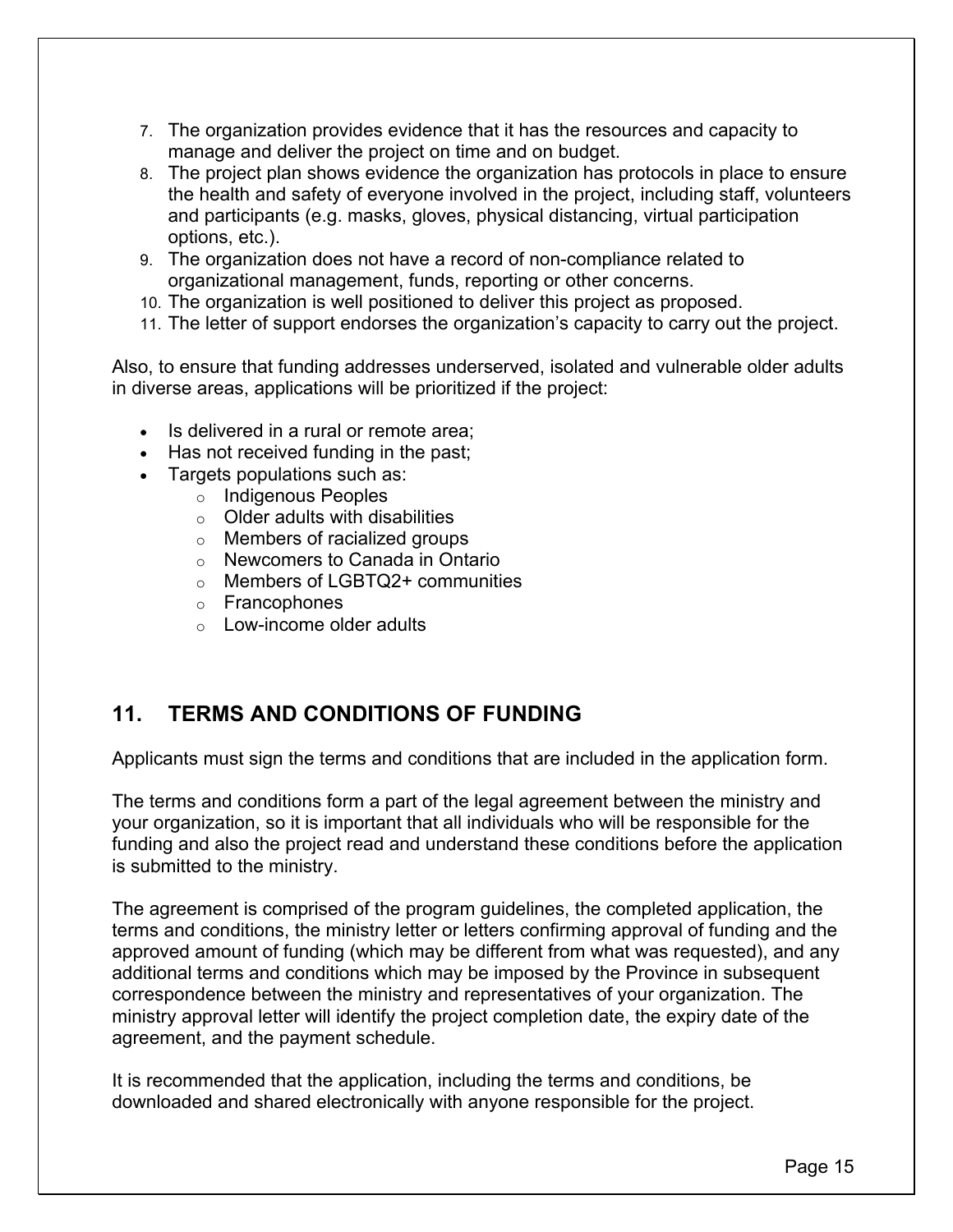Organizations who are approved to receive funding will receive an email from the ministry to confirm approval of their application.

**Agreement**: By completing the application process and submitting an application, you will have agreed to and signed the terms and conditions, which form a part of the transfer payment agreement between your organization and the Province of Ontario.

**Approved funding amount**: Ministry staff will complete a final review of your application to ensure all expenses and activities listed are eligible for funding. If adjustments are required, ministry staff will contact you to discuss changes.

**Changes, Amendments**: You must inform the ministry (your Regional Development Advisor) in writing (i.e. email) of any proposed changes to the project, and changes must be reviewed and approved by ministry staff before making any of the changes. Where significant changes are required and have been approved, an amending agreement may be required.

**Payment Process:** Recipients will receive a funding confirmation letter that includes the approved grant amount and payment schedule, and a first payment will follow soon after.

**Reporting**: When the project ends, you must submit a final report, which will be reviewed and reconciled against your actual expenditures, and a final payment may be made based on the reconciliation, or you will be required to return unspent funding within 30 days. Organizations may be required to provide the ministry with additional information regarding the success and sustainable impact of their project.

**Receipts:** You are required to keep all receipts associated with the project for seven years after project completion, for ministry audit purposes. **For public transparency and accountability purposes, the ministry may request receipts for your project.**

**Social Insurance Number and other documents**: Prior to receiving funds, any individual representing an unincorporated group approved for funding is required to provide their S.I.N. number and verification documents as required by the ministry to demonstrate ability to contract with the province.

#### <span id="page-15-0"></span>**Acknowledgement of Provincial Funding and Communication Protocols**

To demonstrate transparency and accountability related to how public funds are spent, recipients must credit the support of the Province of Ontario in any communications related to Seniors Community Grants funding. This includes all media, publicity, and marketing materials developed for the promotion of project activities, as well as all other project materials developed, including reports, visual and oral presentations.

Successful applicants are required to adhere to the communication protocol that will be forwarded as part of the contracting process. This includes:

• Providing the ministry 7 days advance notice of any event(s) being held in relation to their project, if not already indicated in the application.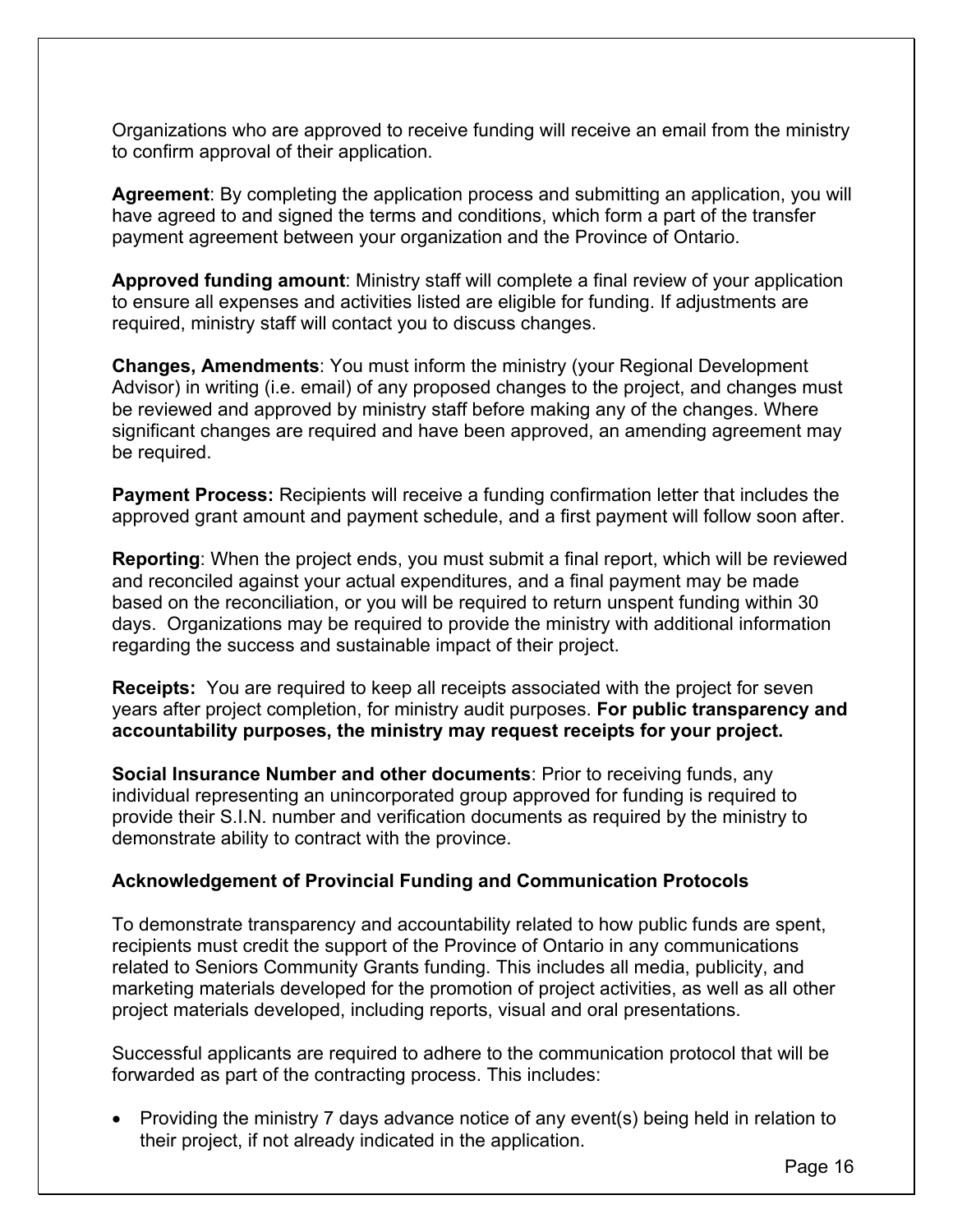- Refraining from making local media announcements until the ministry has made a province-wide announcement about the program.
- Obtaining the approval of the ministry before issuing any media releases related to the grant project.
- Obtaining the approval of the ministry on all promotional and/or resource material that uses the Province of Ontario's visual identity prior to publication.

#### <span id="page-16-0"></span>**Collection and Sharing of Information**

The ministry is subject to the *Freedom of Information and Protection of Privacy Act* (FIPPA). Personal information related to the program is collected by the ministry for the proper administration of the program, for purposes including evaluation of the project application and the administration and management of funding agreements.

Information about individuals, organizations and projects that receive funding under the program may be made public by the Province of Ontario which reserves the right to make a public announcement about any approved grant.

Information can include the organization's name, address, telephone numbers, email addresses, website, other social media platforms, the project's name, description and funding received.

Applicants should be aware that any information provided to the ministry in connection with their application may be subject to disclosure in accordance with the requirements of FIPPA. For questions about the collection, use, and disclosure of information go to: [www.ontario.ca/document/freedom-information-and-protection-privacy-manual](http://www.ontario.ca/document/freedom-information-and-protection-privacy-manual)

#### <span id="page-16-2"></span><span id="page-16-1"></span>**Compliance with Environment, Labour and Tax Laws**

Prior to entering into a net-new agreement, renewing an existing agreement, or amending an existing agreement to receive new funding, certain organizations must complete both an attestation to confirm good standing with environment and labour laws, and a Tax Compliance Verification to confirm compliance with tax laws.

You must complete the attestation and tax compliance verification if your organization received cumulative transfer payment funding of \$10 million or more from the Province in the previous fiscal year or is entering into a transfer payment agreement with a contract value of \$10 million or more.

The attestation and tax compliance verification are valid for one year from the date of completion. You can complete your attestation and tax compliance verification in TPON, under your organization profile. Please contact TPON Client Care if you need assistance to complete the attestation and the Ministry of Finance ([TCV@ontario.ca](mailto:TCV@ontario.ca)) for assistance with Tax Compliance Verification.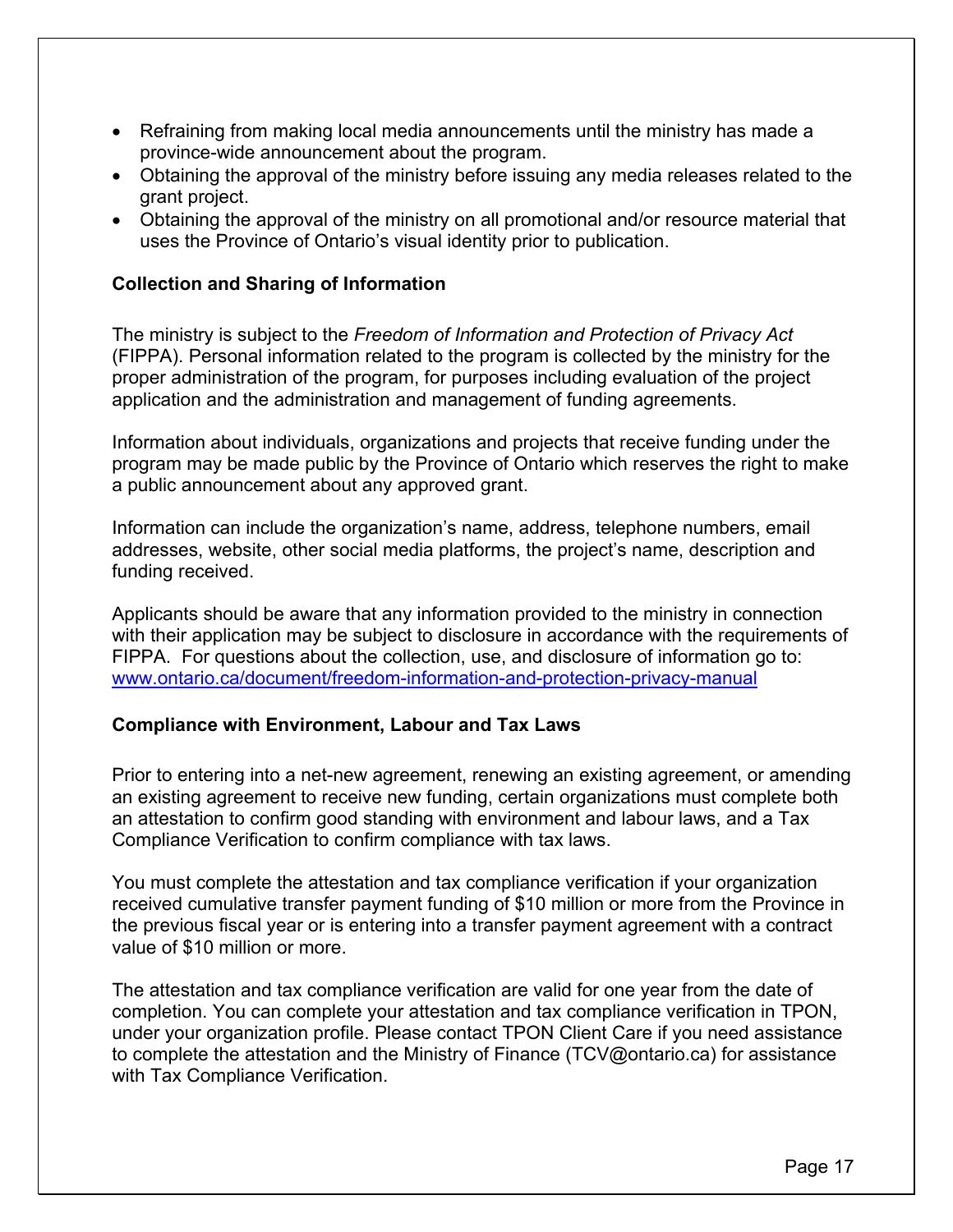## <span id="page-17-0"></span>**12. GLOSSARY**

**AGEISM**: According to the World Health Organization, ageism refers to the negative stereotypes (how we think), prejudice (how we feel) and discrimination (how we act) towards others or oneself based on age.

**AGE-FRIENDLY COMMUNITIES**: Communities that are undertaking one or more of the planning steps outlined in Ontario's Age-Friendly Communities Planning Guide.

**AUDIT:** Examination of a recipient's accounts, records or other evidence deemed necessary in the circumstances. An audit may be done to review the expenditures related to a specific project, or the audit may concern the expenditures of an organization for the fiscal year.

**COMMUNITY NAVIGATOR**: A person or service that helps community members to explore local programs and services that are available in their area.

**ELDER ABUSE**: While there is no single accepted definition, elder abuse, or the abuse or mistreatment of older adults, is often defined as any act or omission that harms a senior or jeopardizes his or her health or welfare. The World Health Organization defines abuse of older adults as "a single or repeated act, or lack of appropriate action, occurring in any relationship where there is an expectation of trust that causes harm or distress to an older person." It can take place in the home, in other residential settings, or in the community. It may include financial, physical, psychological and emotional, or sexual abuse, as well as neglect.

**EVALUATION**: The systematic collection and analysis of information on the performance of a policy, program, project or initiative to make judgements about relevance, progress or success and cost-effectiveness and/or to inform future programming decisions about design and implementation.

**FINAL REPORT:** The final report is to be submitted by the grant recipient within 30 days, or 1 month after the project is completed. The final report will provide information on both the project administration as well as the financial activity. It will provide details related to whether the project's objectives were met, how the success of the project was measured, the level of community participation and response, and any other details required as outlined in the agreement. As part of the final report, all details of financial activity must be documented and reported, such as a financial statement summarizing all project costs, expenses and incomes (such as in-kind contributions). Details will be provided in the agreement.

**GRANT:** Transfer payment for a specified purpose for which obligations are outlined in program guidelines, the agreement, and program correspondence.

**IN-KIND CONTRIBUTION:** Donation to a project by an individual, business, or organization of materials, goods, services, or time that would otherwise have been paid for by the recipient. It involves non-cash asset transactions such as equipment, use of facilities, labour, and goods. An in-kind donation to a project must: (a) be essential to a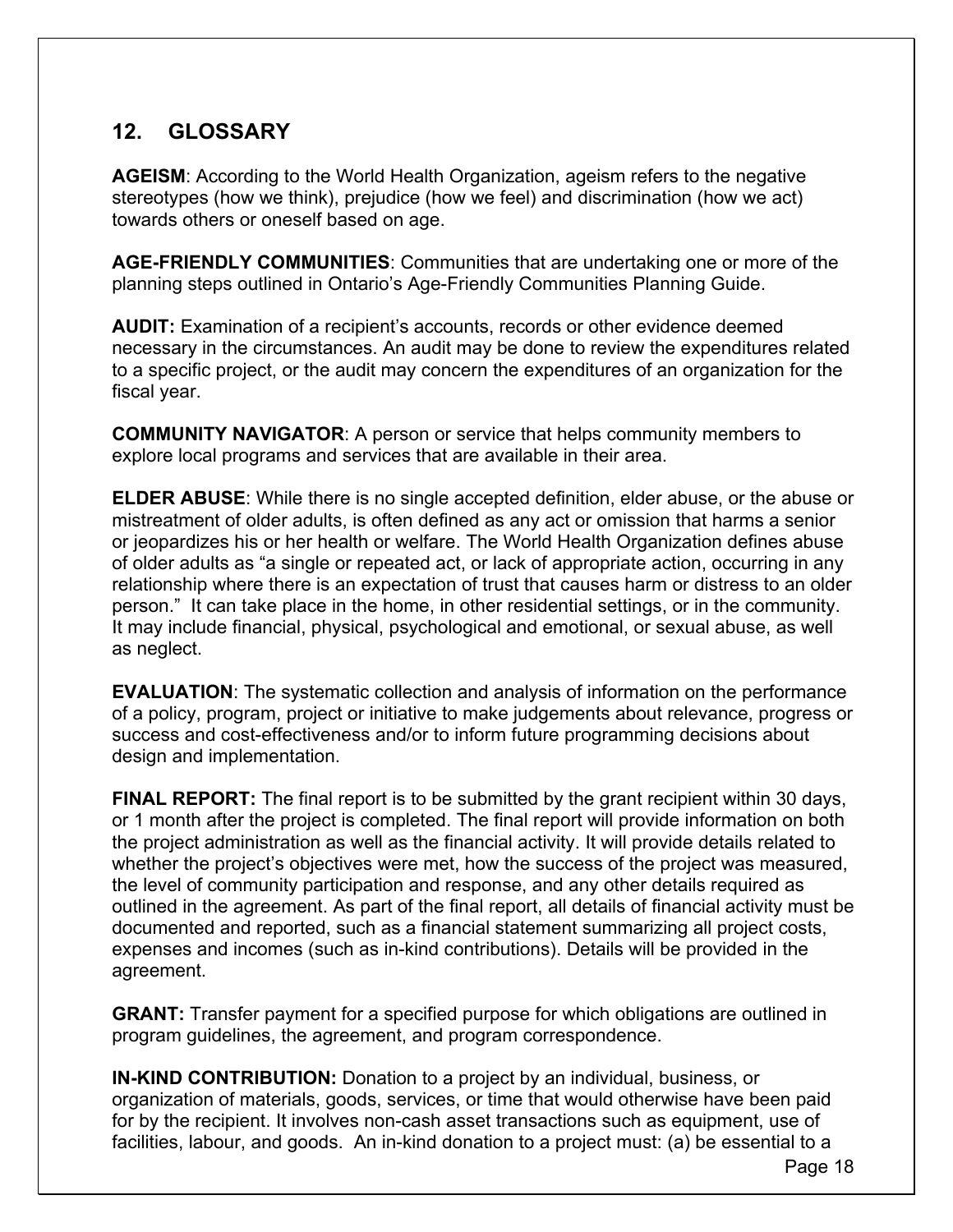project's success; (b) represent an expense that would have otherwise been incurred and paid for by the recipient as part of the project; (c) be noted in the application, and documented in the recipient's accounts; and (d) be reasonably estimated at fair value on the date it is made, using either market value or an appraisal.

**INTERGENERATIONAL**: Intergenerational activities are social engagements and interactions, bringing together younger and older generations for a common purpose. They build on the strengths that different generations have to offer, nurture understanding and mutual respect, and challenge ageism. Participation in intergenerational programs and meaningful cross-age relationships may decrease social isolation and increase older adults' sense of belonging, self-esteem, and well-being, while also improving social and emotional skills of children and youth participants.

**LOCAL SERVICES BOARD:** A local services board is a volunteer organization that has the authority under the *Northern Services Boards Act* to deliver approved powers (services) to residents. These boards are set up in rural areas where there is no municipal structure to deliver services such as fire protection or library services. Area residents vote to determine a local services board's boundaries.

**MANDATE:** The mandate, or "organizational mandate", defines the purpose or intention that the organization serves.

**NOT-FOR-PROFIT ORGANIZATION:** A not-for-profit organization is a club, society, or association that's organized and operated solely for social welfare, civic improvement, pleasure or recreation, or any other purpose except profit. These organizations may be incorporated and, for the purposes of the program, must provide proof of incorporation and not-for-profit status by producing a copy of the Articles of Incorporation or letters patent.

**OLDER ADULTS:** Individuals aged 55 and older.

**OPERATIONAL EXPENSES:** Costs incurred by an organization to support their ongoing day to day activities not specifically related to administration of the project. Operational expenditures are not eligible for funding under the program.

**OUTCOMES:** Changes that are the result of implementing the project. They are the effects or impact of the project that are considered significant. Outcomes must be measurable and may occur within organizations, communities, and/or individuals. They may relate to behaviour, skills, knowledge, attitudes, values, conditions, or other attributes. There is a direct relationship between outputs (i.e. quantitative results) and outcomes, but they are not the same thing. For example, an elder abuse education workshop might measure the number of attendees (output) while also measuring whether the workshop helped increase community awareness of elder abuse (outcome) by having the attendees answer survey questions asking about increased awareness.

**PERFORMANCE MEASURES:** Indicators that provide qualitative and/or quantitative information needed to measure the extent to which a project is achieving its intended outcomes. Qualitative data can be expressed in terms of change or comparison between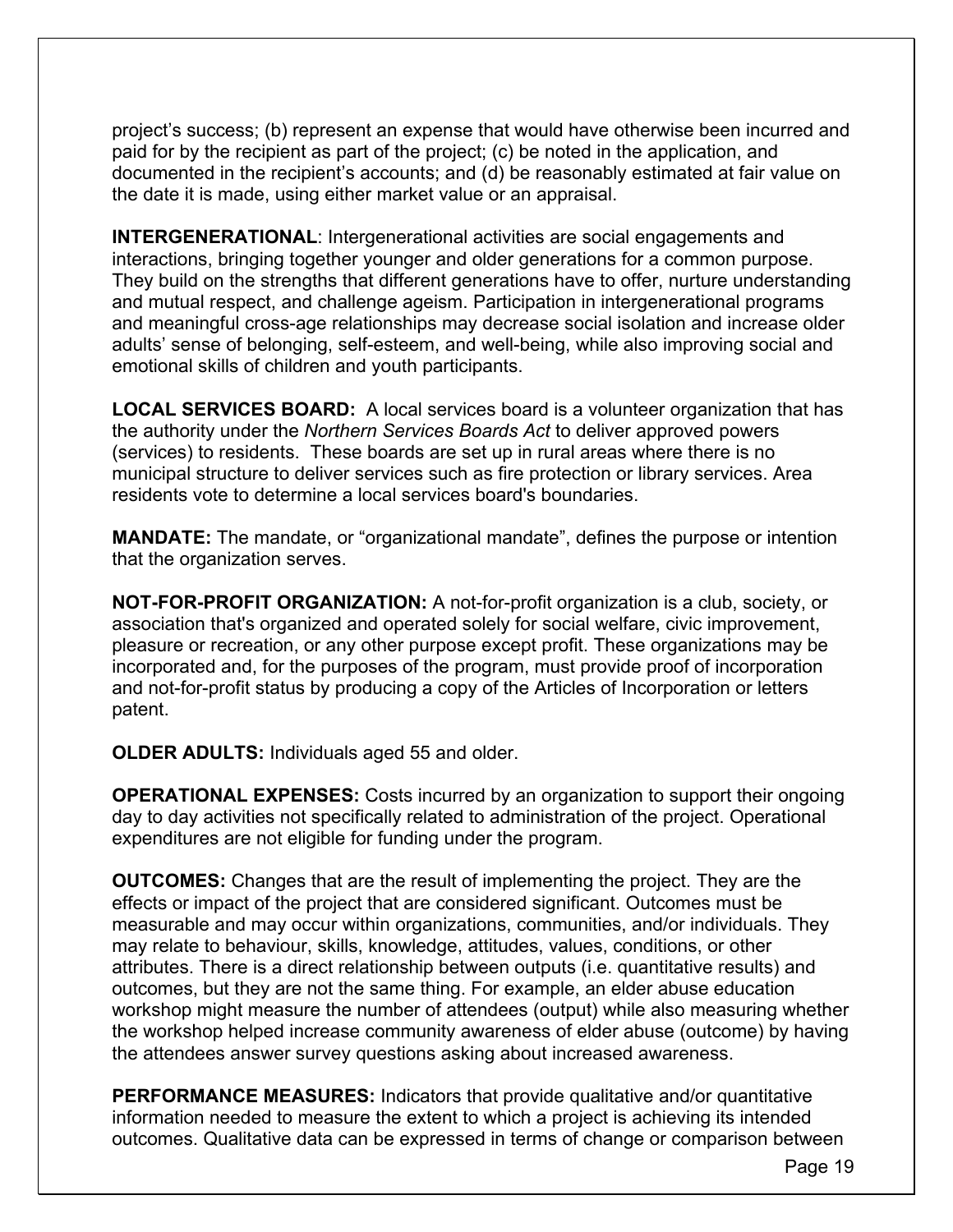two states, while quantitative indicators can be in the form of a ratio, percentage, comparison, or figure.

**PROJECT:** A set of activities or functions that a recipient proposes to undertake. A project has a clear start and end date, occurs within a reasonable period of time, and demonstrates measurable outputs and outcomes.

**PROJECT SCOPE:** The scope of the project identifies who will benefit from this project. The project should identify whether the results will benefit a small local group of older adults or seniors, a larger community of seniors (such as francophone seniors or seniors in rural Ontario), or if the project has a provincial scope, which means that the project will benefit all seniors living in Ontario.

**SENIORS ACTIVE LIVING CENTRE (SALC):** An organization that receives funding under the Seniors Active Living Centres Act (2017) to deliver social and recreational programs, as well as wellness, education and support services to older adults.

**VOLUNTEER SERVICES:** For donated services, applicants must calculate the value of donated labour using minimum wage rates, unless information from a reliable source included in the application demonstrates that the donated labour has a higher value than minimum wage (e.g. information from a professional association).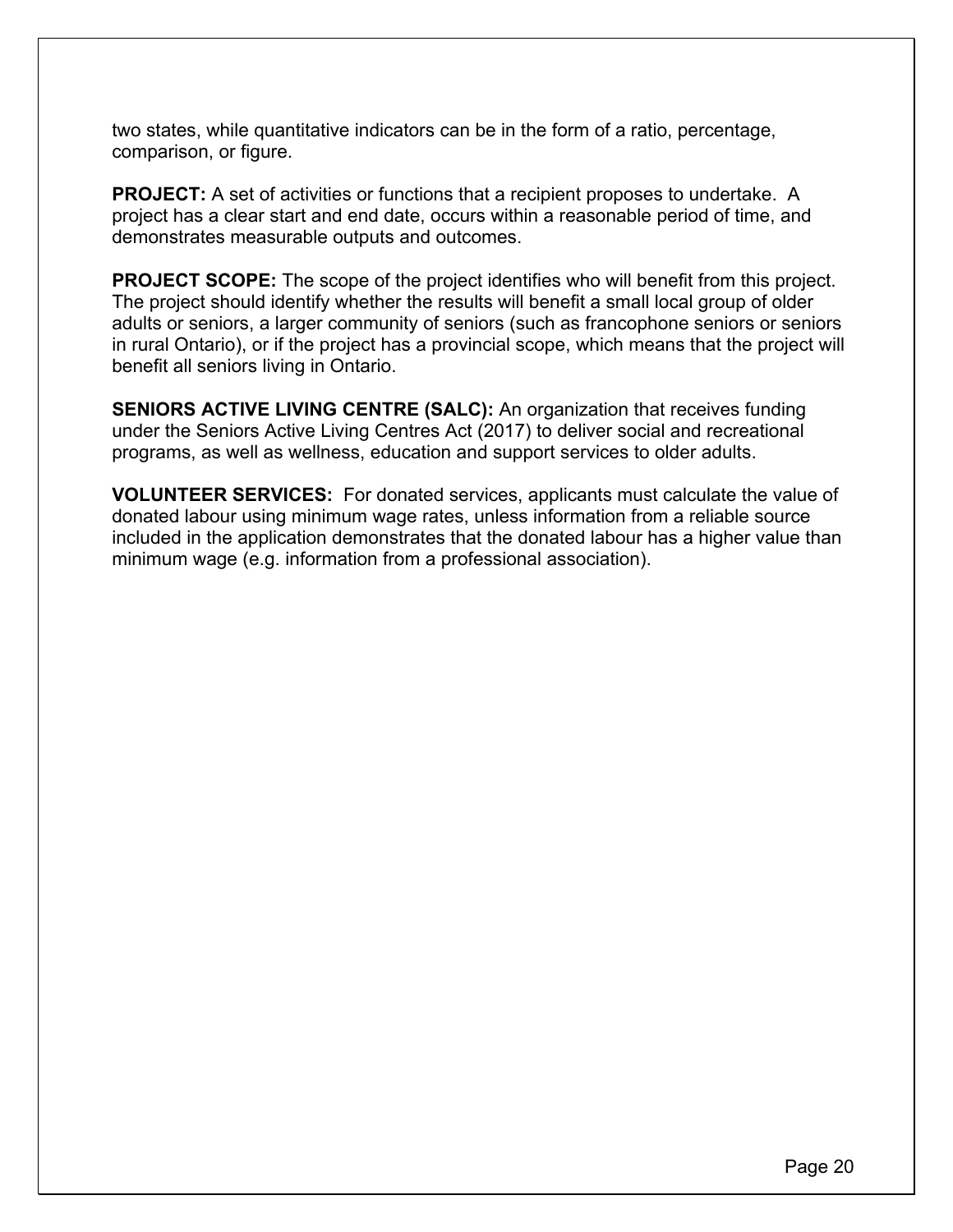

## <span id="page-20-0"></span>**13. APPENDIX A: MINISTRY REGIONS IN ONTARIO**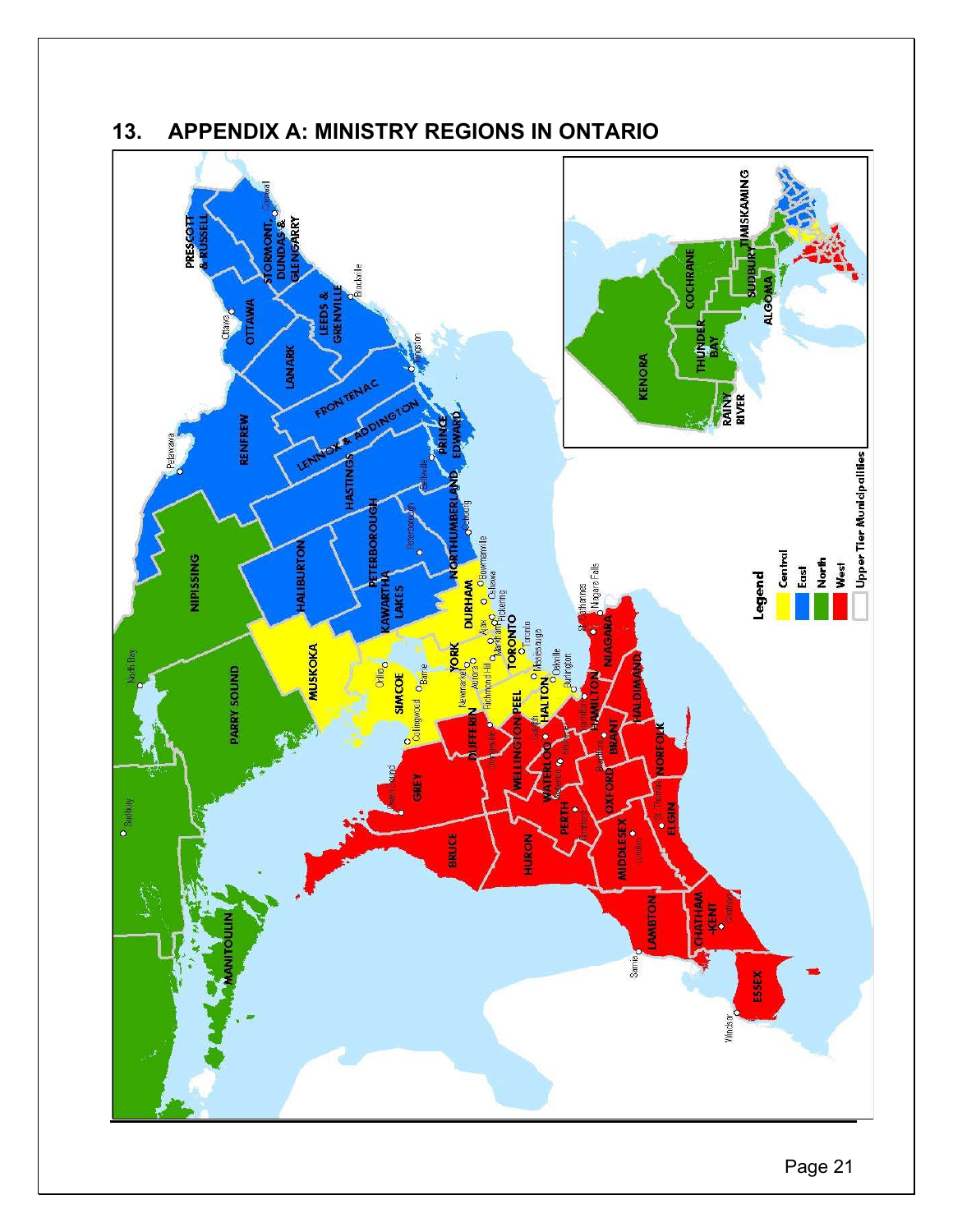## <span id="page-21-1"></span><span id="page-21-0"></span>**14. APPENDIX B: CERTIFICATE OF INSURANCE (COI) GUIDELINES**

Approved recipients will be required to submit an insurance certificate that should:

- 1. Have an inclusive limit of not less than two million dollars (\$2,000,000) on a per occurrence basis, which references the grant by project name and file number. The COI must be valid and in effect for the duration of the project and any policy renewals and/or replacements that occur during the term must be provided to the ministry promptly.
- 2. State that the insured party is the recipient organization with whom the Ministry has contracted. This is important since a policy will only cover the Named Insured on the policy.
- 3. Identify the date of coverage (e.g., the project duration, and should be updated if the project is extended).
- 4. Identify the Ministry as an additional insured in language that is consistent with the language used in the Terms and Conditions, at the end of the 2022-23 Application Form: "Her Majesty the Queen in Right of Ontario, her Ministers, agents, appointees and employees". This phrase should appear on the certificate face under a memo heading or special note box.
- 5. Identify the type (a) and amount (b) of coverage (Commercial General Liability Insurance is listed and is on an occurrence basis for two million dollars).
- 6. Identify all the endorsements requested in the Terms and Conditions at the end of the application form.
- 7. Include a statement that the certificate holder (the Ministry) will be notified of any cancellation or material change within 30 days.
- 8. Include the signature of an authorized insurance representative.